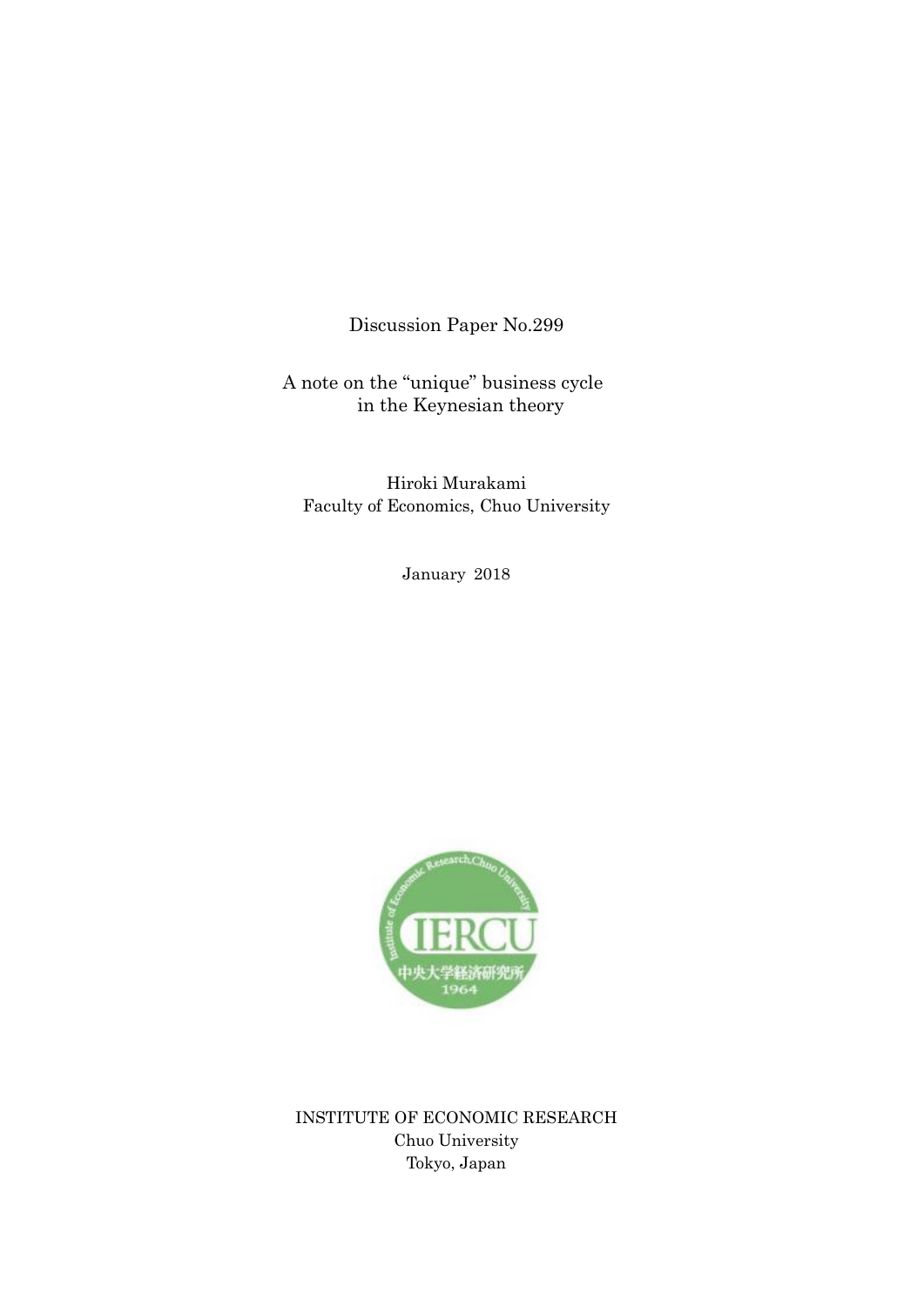# A note on the "unique" business cycle in the Keynesian theory

Hiroki Murakami<sup>∗</sup>

Faculty of Economics, Chuo University†

January 25, 2018

#### Abstract

In this paper, we explore the existence and "uniqueness" of a limit cycle in a Keynesian model of business cycles. In a model with the simplest (linear) Keynesian consumption function and the logistic investment function based upon the profit principle, we establish the existence of a periodic orbit (irrespective of the speed of quantity adjustment) and verify, with the help of the theory on generalized Liénard systems, the uniqueness of it for the case in which the speed of quantity adjustment is large enough.

Keywords: Generalized Liénard systems; Keynesian economics; Limit cycles; Uniqueness JEL classification: E12; E32; E37

## 1 Introduction

It is one of the ultimate objectives of macroeconomics to banish recession and depression all time from economies. In the midst of the Great Depression in the 1930s, Keynes (1936) intended to establish the "general theory" of output as a whole and employment to diagnose the contemporary economic conditions and prescribe appropriate policies.<sup>1</sup> Inspired by Keynes (1936), several economists proposed theories of business cycles as ups and downs of aggregate output from the 1930s to the 1950s. Typical examples of them include the theory based upon the multiplier theory and the profit principle of investment (cf. Kalecki 1939; Kaldor 1940) and the so-called multiplier-accelerator one (cf. Harrod 1936; Samuelson 1939; Metzler 1941; Hicks 1950; Goodwin 1951; Phillips 1954). The common aim of these theories is to explore the mechanism of cyclical fluctuations of aggregate output.

In the theory of business cycles, they are usually represented by periodic orbits including limit cycles. It has widely been recognized that the concept of "nonlinearity" is an essential element in establishing the existence of periodic orbits. Indeed, Kaldor (1940), Hicks (1950) and Goodwin (1951) noticed the importance of nonlinearity in

<sup>∗</sup>E-mail: hmura@tamacc.chuo-u.ac.jp

<sup>†</sup>742-1, Higashi-Nakano, Hachioji, Tokyo 192-0393, Japan.

 $1$ To be fair, Kalecki (1933, 1935) preceded Keynes (1936) in the establishment of the principle of effective demand. Furthermore, his main concern in these papers was the phenomena of business cycles like ours.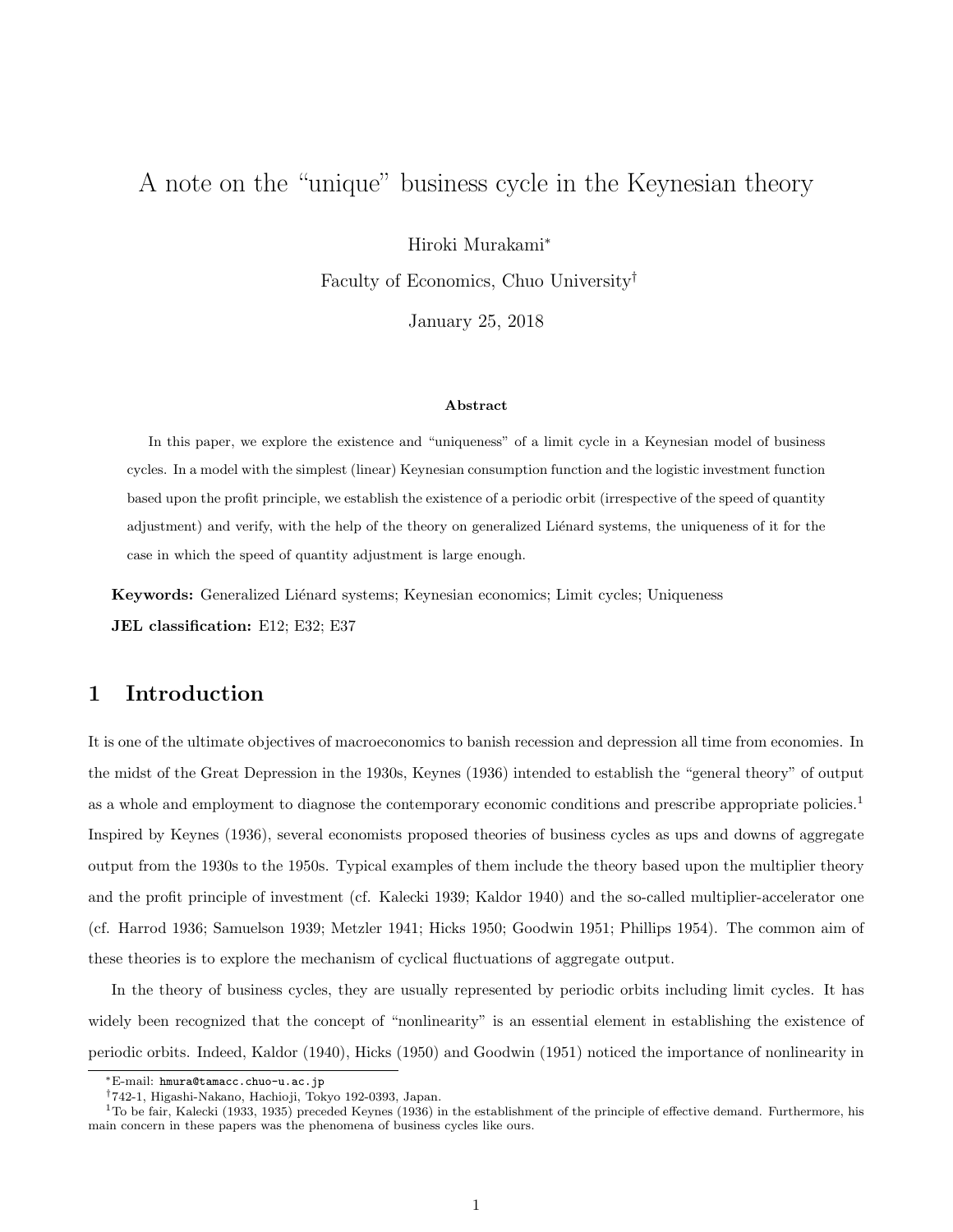theory of business cycles, and several economists initiated rigorous mathematical investigations of the possibility of generation of periodic orbits by making use of the nonlinear theory of oscillations in as early as the 1950s (cf. Yasui 1953; Ichimura 1955; Morishima 1959).<sup>2</sup> From the late 1960s or the 1970s on, the Poincaré-Bendixson theorem or the Hopf bifurcation theorem has also been employed as a mathematical tool for establishing the existence of periodic orbits (cf. Rose 1967; Chang and Smyth 1971; Torre 1977; Varian 1979). Now it is widely regarded among economists as the main purpose of theory of business cycles to verify the existence of periodic orbits by utilizing nonlinear properties in economic models, and there have been a lot of papers which expound the mechanism of business cycles by taking this method.

Even if the existence of a periodic orbit can be established, however, the uniqueness of it is not necessarily guaranteed. Unless this uniqueness is ensured, states of economies may converge to different periodic orbits and amplitudes of fluctuations may differ depending upon initial conditions. These consequences due to multiplicity of periodic orbits are not favorable for fuller elucidation of the mechanism of business cycles or for applications to predictions.<sup>3</sup> The uniqueness of a periodic orbit is thus a desirable result in the theory of business cycles. Unfortunately, it has rarely been explored due to technical difficulties. Notable exceptional works on this subject are Ichimura (1955), Lorenz (1986, 1993), Galeotti and Gori (1989) and Sasakura (1996). Ichimura (1955), Lorenz (1986, 1993) and Galeotti and Gori (1989) examined the uniqueness of a periodic orbit in Kaldor's (1940) theory of business cycles, while Lorenz (1986, 1993) and Sasakura (1996) did in the multiplier-accelerator theory elaborated by Hicks (1950), Goodwin (1951) or Phillips (1954). Methodologically, they reduced their models of business cycles to Liénard systems to apply some theorems on the uniqueness of a limit cycle in the systems (cf. Levinson and Smith 1942; Ye 1986; Zeng et al. 1994). With the help of the theory on Liénard systems, they were able to establish the uniqueness of a limit cycle, but all of them, except for Sasakura (1996), had to introduce some ad hoc assumptions. Indeed, Ichimura (1954), Lorenz (1986, 1993) and Galeotti and Gori (1989) assumed that the investment function is linear with respect to capital stock and that the saving function has an inverse sigmoid shape with respect to aggregate income, but, as Lorenz (1993) argued, these assumptions are difficult to support from empirical viewpoints. On the other hand, Sasakura (1996) employed Goodwin's (1951) piecewise linear investment function based upon the accelerator principle, but, as Kaldor (1951) pointed out, the accelerator principle itself, compared with the profit principle, may not be convincing from Keynesian viewpoints.<sup>4</sup> Thus, it is worthwhile to reconsider the possibility of the uniqueness of a limit cycle (or of a persistent business cycle) in more realistic

situations.

<sup>2</sup>For details on the contributions made by these Japanese economists to economic dynamics, see for instance, Velupillai (2008) or Asada (2014).

 $3$ Puu (1986), Matsumoto (2009) and Dohtani (2010) examined the possibility of the multiplicity of limit cycles (by way of the Poincaré-Bendixson theorem and of the Hopf bifurcation theorem) in two-dimensional economic models. Their contributions may indicate the difficulty in obtaining the uniqueness of a periodic orbit.

<sup>&</sup>lt;sup>4</sup>In reviewing Hicks' (1950) theory of business cycles, Kaldor (1951) argued that the profit principle is more akin to Keynes' (1936) marginal efficiency theory of investment and more plausible from theoretical and empirical viewpoints than the acceleration principle is, because the level of investment is supposed to be related to the level of investment to aggregate income (or profit) in the former, while to a change in aggregate income in the latter.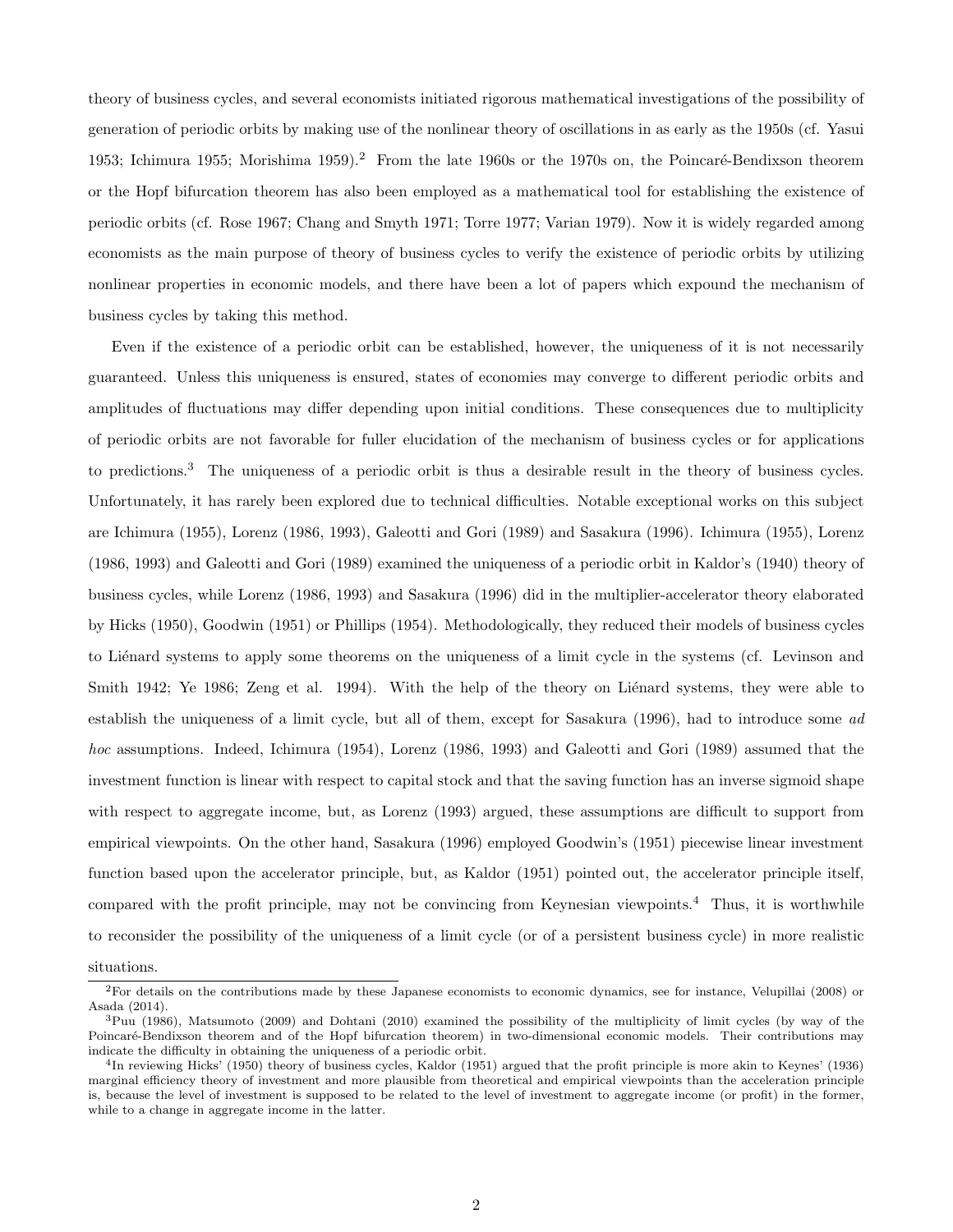The purpose of this paper is to examine if the uniqueness of a limit cycle can be obtained in the Keynesian system under reasonable postulates. In Section 2, we set up a Keynesian model of business cycles, which is composed of differential equations of aggregate income (or of the output-capital ratio) and of aggregate capital stock. In so doing, we adopt the simplest (linear) Keynesian consumption function, unlike in Ichimura (1955), Lorenz (1986, 1993) and Galeotti and Gori (1989), and the logistic investment (precisely capital formation) function based upon the profit principle, unlike in Sasakura (1996). In particular, we make a justification of our investment function by the "binary-choice" treatment. In Section 3, we analyze our Keynesian model by reducing it to a generalized Liénard system (cf. Zeng et al. 1994; Xiao and Zhang 2003, 2008). By so doing, we establish the existence of a periodic orbit and verify the uniqueness of it for the case in which the speed of quantity adjustment is fast enough. In Section 4, we summarize our analysis and conclude this paper.

### 2 The model

In this section, we set up a Keynesian model of business cycles. The model is consists of several parts: consumption and investment functions and differential equations of aggregate income (or output) and of capital stock.

#### 2.1 Consumption

We describe aggregate consumption behavior by the following consumption function:

$$
C = C_0 + cY,\tag{1}
$$

where c and  $C_0$  are positives constant with  $c < 1$ . In (1), Y and C denote aggregate income and aggregate consumption, respectively;  $c$  is the marginal propensity to consume;  $C_0$  represents the base or fundamental level of consumption. The consumption function in (1) is in the simplest Keynesian form.

#### 2.2 Investment

To describe aggregate investment behavior, we formalize the following investment function:

$$
\frac{I}{K} = f\left(\frac{Y}{K}\right). \tag{2}
$$

In  $(2)$ , I and K stand for aggregate gross investment and capital stock, respectively; f is the gross capital formation function. Equation (2) simply states that the rate of gross capital formation  $I/K$  is related to the output-capital ratio  $Y/K$ , which can also be regarded as the rate of utilization.<sup>5</sup> Also, this formulation is based upon the profit

<sup>&</sup>lt;sup>5</sup>If the level of potential output is proportional to that of capital stock, the rate of utilization is also proportional to the output-capital ratio.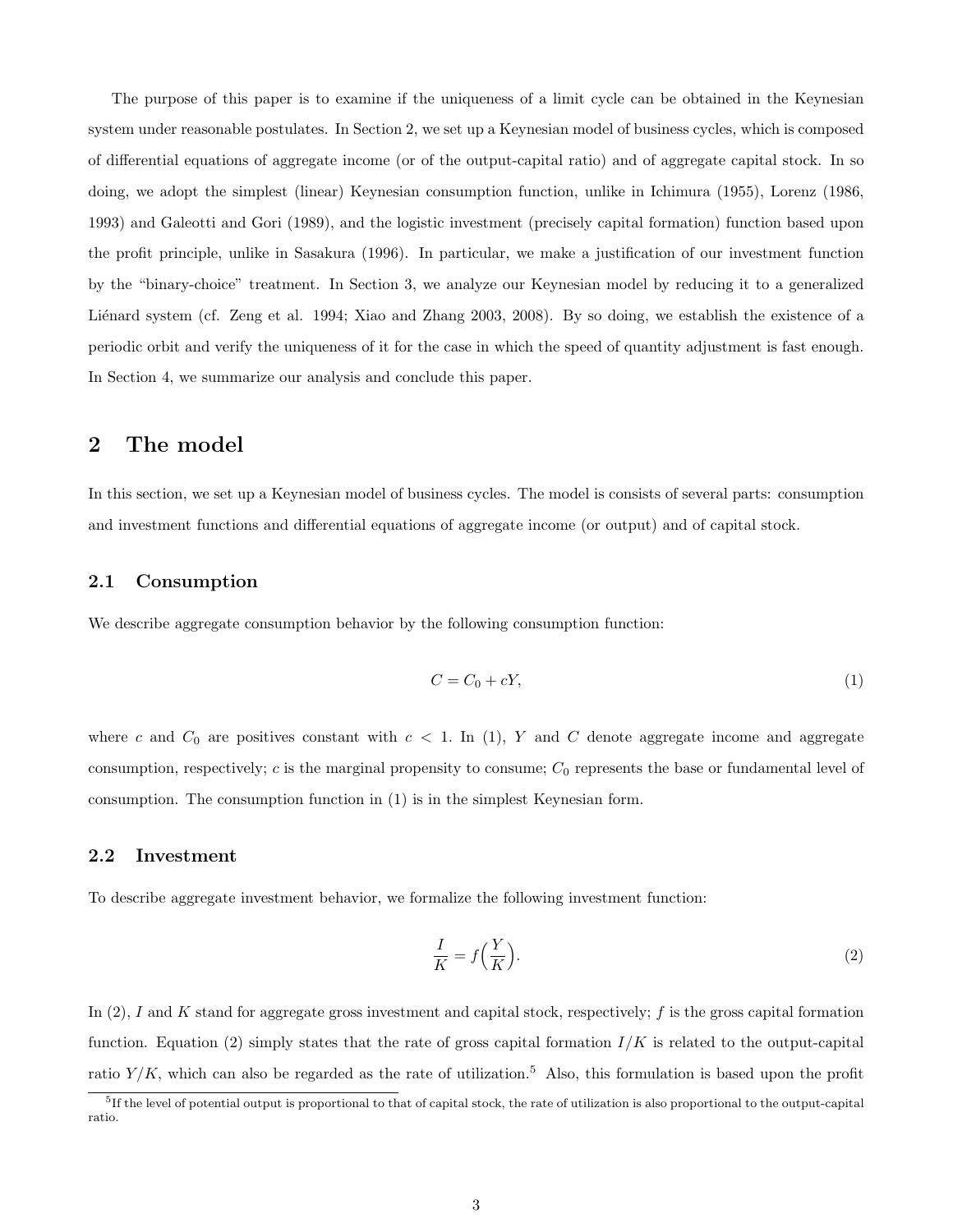principle.<sup>6</sup>

We specify the capital formation function  $f$ . To do so, we lay the hypothetical postulate that all firms can choose only two types of investment behavior: "optimistic" and "pessimistic" plans. If a firm opts the "optimistic" plan, this firm is assumed to invest the portion  $\delta + \mu$  of its capital stock for the present gross capital formation, while, in the case of picking the "pessimistic" plan, the portion invested on the present gross capital formation is assumed to be  $\delta - \nu$ , where  $\delta$  is a positive constant which represents the constant rate of capital depreciation and  $\mu$  and  $\nu$  are positive constants. In other words, we suppose that each firm selects one of the two alternatives,  $\delta + \mu$  and  $\delta - \nu$ , as its rate of gross capital formation.<sup>7</sup> With this hypothetical setting, we intend to describe the aggregate rate of gross capital formation  $f$  as a result of the distribution of firms among the two types of investment plans. As Aoki and Yoshikawa (2007) and Yoshikawa (2015) insisted, aggregate data as a result of macroeconomic or collective behavior of heterogeneous agents should be interpreted in terms of "distributions," and our "binarychoice" treatment is consistent with this argument. Letting  $p$  be the probability of a firm's choosing the optimistic plan, p can, because of the law of large numbers, be viewed as the share of firms taking this plan among all firms. Employing this probability  $p$ , the aggregate rate of gross capital formation  $f$  can be calculated as follows:

$$
f = p(\delta + \mu) + (1 - p)(\delta - \nu) \tag{3}
$$

Since p is allowed to vary in [0, 1], any number in  $[\delta - \nu, \delta + \mu]$  can be realized as the resultant aggregate rate of gross capital formation f. If  $\delta + \mu$  and  $\delta - \nu$  are regarded as the upper and lower limits of each firm's rate of gross capital formation, which are set by, for instance, economic, institutional or physical conditions, this "binary-choice" hypothesis can describe any feasible outcome of aggregate capital formation.

To give the investment function in the form of  $(2)$ , we relate the rate of gross capital accumulation f to the output-capital ratio  $Y/K$ . Generally speaking, it is reasonable to think that the probability of choosing the optimistic plan  $p$  is positively affected by the current economic condition. Since all firms are assumed to take one of the two alternatives and  $Y/K$  can be seen as a proxy of the current economic condition, we can provide the following relationship between  $Y/K$  and  $p$ :

$$
\ln\left(\frac{p}{1-p}\right) = -\beta_0 + \beta \frac{Y}{K},\tag{4}
$$

 $6$ The profit principle was first postulated by Kalecki (1935, 1939) and Kaldor (1940, 1951). Our formalization (2) is close to those of Kalecki (1935) and of Kaldor (1951). For microeconomic foundation of this principle, see Murakami (2016). When the aggregate capital share is constant, the profit principle is conceptually identical with the utilization principle (cf. Kalecki 1971; Steindl 1952, 1979; Rowthorn 1981; Sasaki 2014).

<sup>7</sup>This "binary-choice" treatment was intensively utilized to describe market sentiments by, for instance, Lux (1995) or Brock and Hommes (1997) (cf. Franke and Westerhoff 2017). In the context of business cycles, Franke (2012, 2014) and Murakami (2018) made this type of theoretical treatment for the same purpose as ours.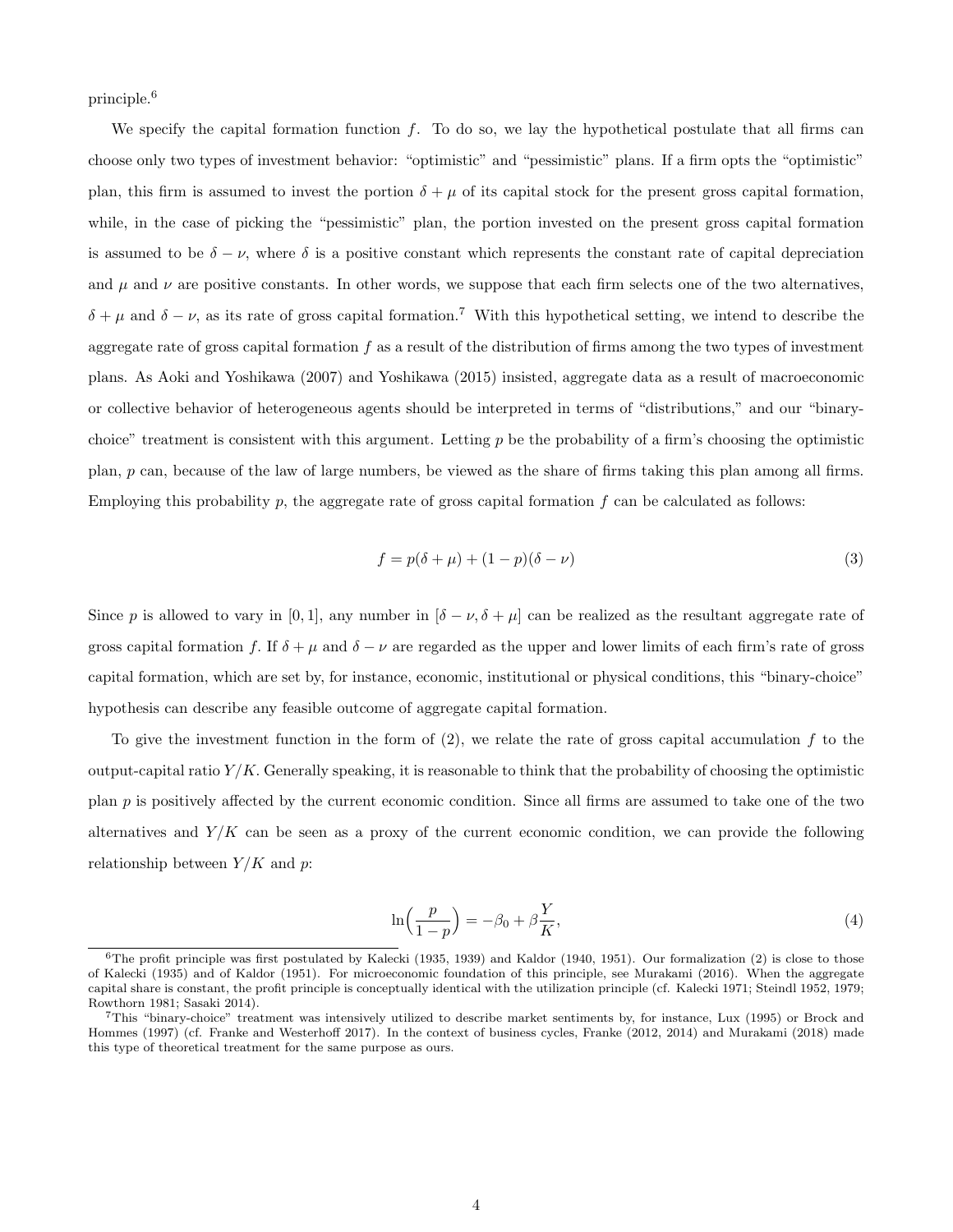where  $\beta$  and  $\beta_0$  are real constants with  $\beta > 0$ . Substituting (3) in (4) and eliminating p, we can obtain

$$
f\left(\frac{Y}{K}\right) = \delta + \frac{\mu - \nu \exp(\beta_0 - \beta(Y/K))}{1 + \exp(\beta_0 - \beta(Y/K))}.\tag{5}
$$

We can thus determine the shape of the capital formation function  $f$ .

Therefore, aggregate investment  $I$  can be represented in the following form by  $(2)$  and  $(5)$ :

$$
\frac{I}{K} = \delta + \frac{\mu - \nu \exp(\beta_0 - \beta(Y/K))}{1 + \exp(\beta_0 - \beta(Y/K))}.
$$
\n
$$
(6)
$$

#### 2.3 Quantity adjustment

We represent the varying process of the output-capital ratio (or the rate of utilization)  $Y/K$  on the basis of the Keynesian concept of quantity adjustment. Specifically, we assume that the dynamic process of  $Y/K$  is given by the following form:

$$
\left(\frac{\dot{Y}}{K}\right)\left(\equiv d\left(\frac{Y}{K}\right)\bigg/dt\right) = \alpha\left(\frac{C+I-Y}{K}\right),\tag{7}
$$

where  $\alpha$  is a positive constant which measures the speed of quantity (utilization) adjustment. Equation (7) means that  $Y/K$  is changed in response to that difference between aggregate demand (per unit of capital stock)  $(C+I)/K$ and  $Y/K$ , which is equal to aggregate excess demand or supply (per unit of capital stock). This is consistent with the Keynesian principle of effective demand because aggregate demand (per unit of capital stock) induces changes in aggregate output (per unit of capital stock). Indeed, equation (7) is one of the typical formalizations in the Keynesian (or Kaleckian) theory.

Taking account of the consumption and investment functions, formulated in (1) and (6), we can reduce (7) to the following:

$$
\left(\frac{\dot{Y}}{K}\right) = \alpha \left[\delta + \frac{\mu - \nu \exp(\beta_0 - \beta(Y/K))}{1 + \exp(\beta_0 - \beta(Y/K))} - s\frac{Y}{K} + \frac{C_0}{K}\right],\tag{8}
$$

where  $s = 1 - c \in (0, 1)$ . Note that s is nothing but the marginal propensity to save.

### 2.4 Capital formation

We describe aggregate capital formation process by the following equation:

$$
\dot{K} = I - \delta K. \tag{9}
$$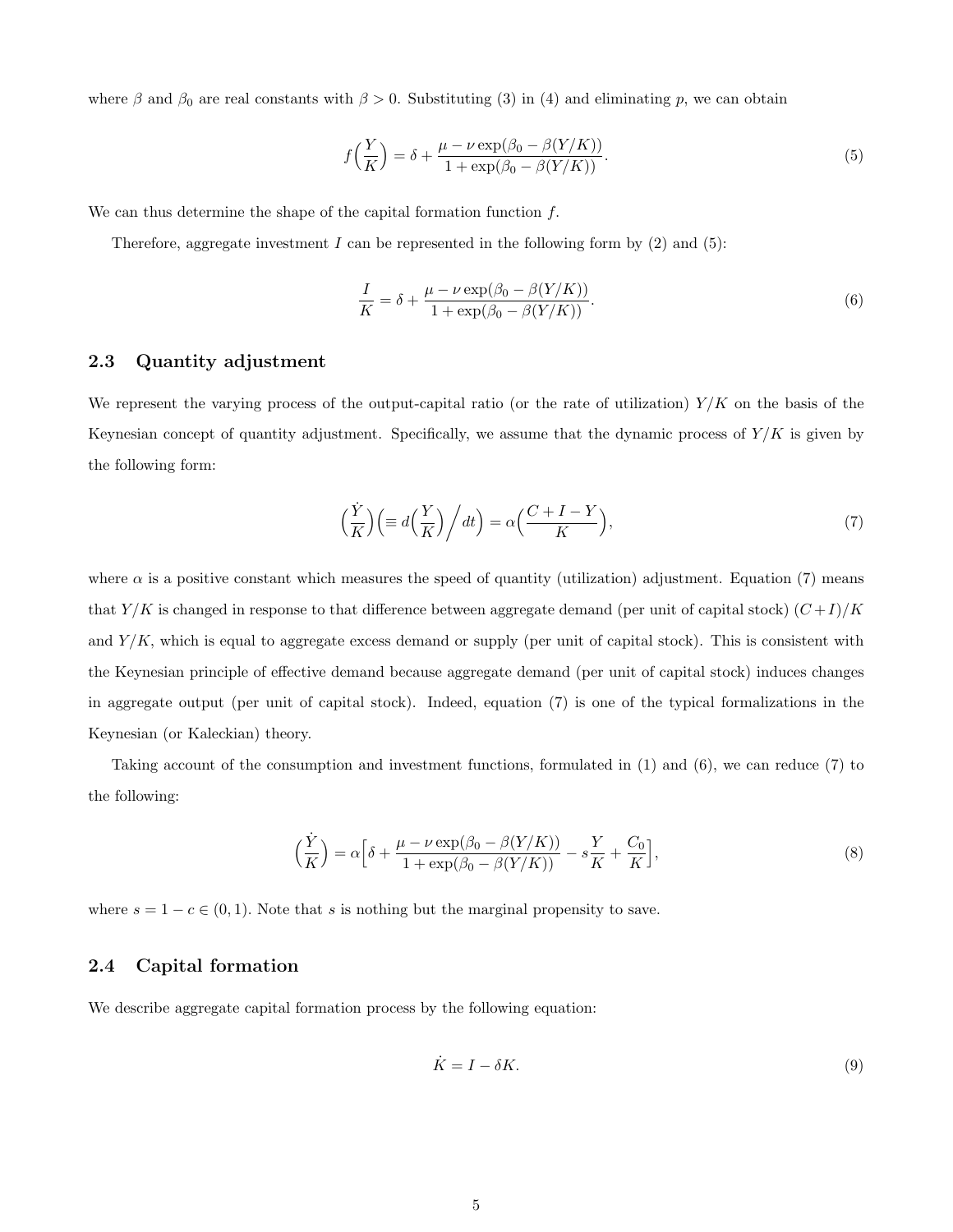Equation (9) simply means that capital stock K is varied by the level of investment I net of capital depreciation  $\delta K$ .

Putting (6) in (9), we can obtain the following simple expression:

$$
\frac{\dot{K}}{K} = \frac{\mu - \nu \exp(\beta_0 - \beta(Y/K))}{1 + \exp(\beta_0 - \beta(Y/K))}.
$$
\n(10)

#### 2.5 The full model: System (K)

Combining (8) and (10), we can complete a Keynesian model of business cycles in the following form:

$$
\left(\frac{\dot{Y}}{K}\right) = \alpha \left[\delta + \frac{\mu - \nu \exp(\beta_0 - \beta(Y/K))}{1 + \exp(\beta_0 - \beta(Y/K))} - s\frac{Y}{K} + \frac{C_0}{K}\right],\tag{8}
$$

$$
\frac{\dot{K}}{K} = \frac{\mu - \nu \exp(\beta_0 - \beta(Y/K))}{1 + \exp(\beta_0 - \beta(Y/K))}.
$$
\n(10)

In what follows, the system of (8) and (10) is denoted by System (K) (to signify "Keynesian").

Note that System (K) can be extended to the situation in which the size of population changes with a constant rate, by reading  $C_0$  and  $\delta$ , respectively, as the base or fundamental level of individual (per capita) consumption and as the sum of rates of capital depreciation and of population growth. In this case,  $Y$  and  $K$  should be read as per capita income and as per capita capital stock, respectively, and periodic orbits generated in System (K) should be regarded as "growth cycles."

## 3 Analysis

We proceed to analyze our System (K) to discuss the possibility of the "unique" business cycle (or "unique" stable limit cycle) being generated.

### 3.1 Existence and uniqueness of equilibrium

We define an equilibrium point of System (K) as a point  $(Y, K)$  at which  $\dot{Y} = \dot{K} = 0$ . One can easily find that  $d(Y/K)/dt = 0$  is also fulfilled at each equilibrium point. Then, an equilibrium point of System (K),  $(Y^*, K^*)$ , can be redefined as a solution of the following simultaneous equations:

$$
0 = \delta + \frac{\mu - \nu \exp(\beta_0 - \beta(Y/K))}{1 + \exp(\beta_0 - \beta(Y/K))} - s\frac{Y}{K} + \frac{C_0}{K},
$$
  

$$
0 = \frac{\mu - \nu \exp(\beta_0 - \beta(Y/K))}{1 + \exp(\beta_0 - \beta(Y/K))}.
$$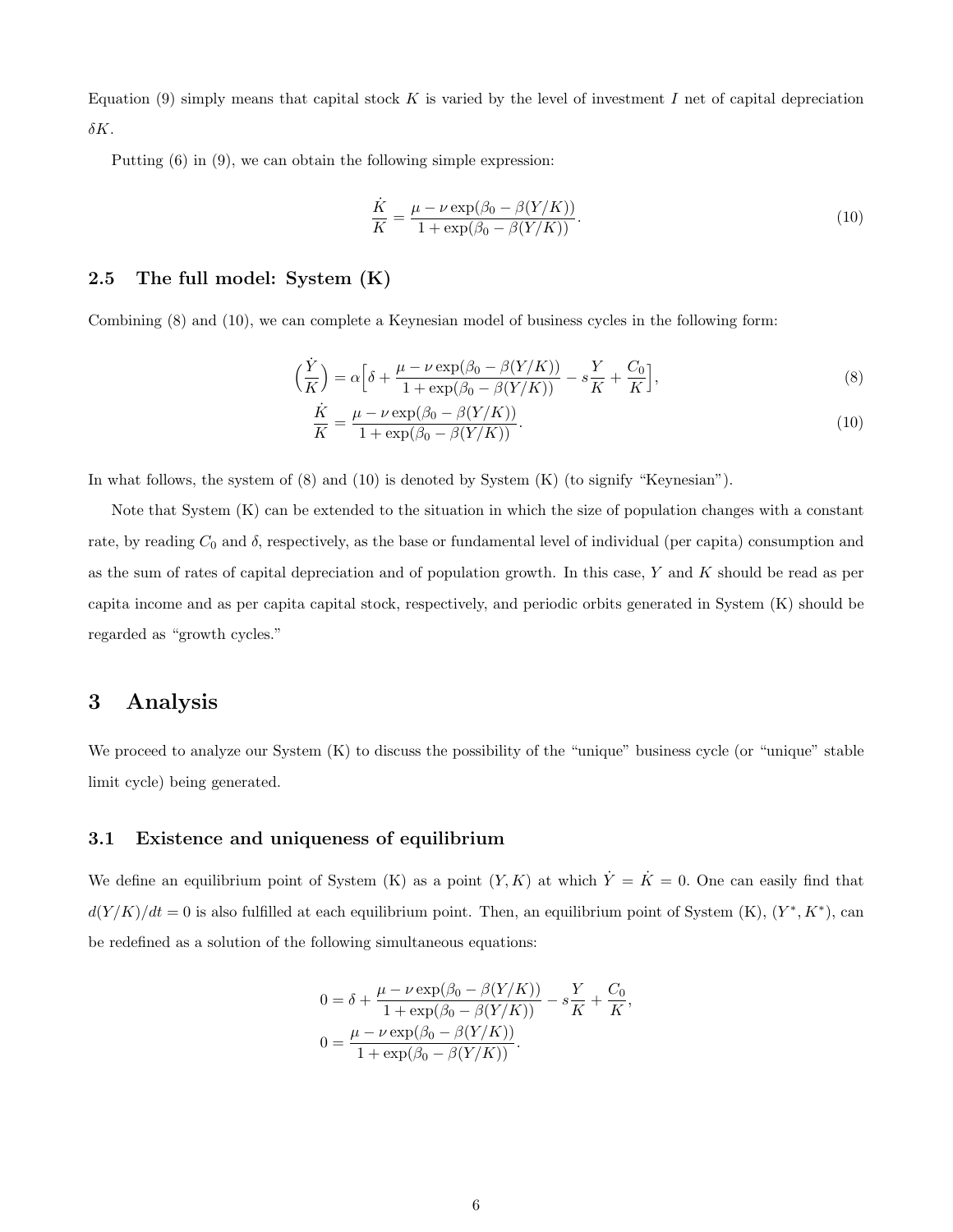The unique equilibrium point of System (K) can easily be calculated as follows:

$$
(Y^*, K^*) = \left(\frac{\beta_0 + \ln(\nu/\mu)}{s[\beta_0 + \ln(\nu/\mu)] - \beta\delta} C_0, \frac{\beta}{s[\beta_0 + \ln(\nu/\mu)] - \beta\delta} C_0\right).
$$
 (11)

Note that the unique equilibrium point of System  $(K)$  is homogeneous of degree one in  $C_0$ , provided that it exists.

To ensure that the unique equilibrium point  $(Y^*, K^*)$  lies on the domain of  $\mathbb{R}_{++}$ , we make the following assumption.

Assumption 1. The following condition is satisfied:

$$
\beta_0 > \frac{\beta \delta}{s} - \ln\left(\frac{\nu}{\mu}\right). \tag{12}
$$

Under Assumption 1, we can establish the existence and uniqueness of an economically meaningful equilibrium point in System (K).

### 3.2 The positivity constraint

Although the unique equilibrium point of System (K) can be proved to be located in  $\mathbb{R}^2_{++}$ , it may be possible that the value of Y or K is non-positive, for some  $t \geq 0$ , along some solution path of System (K). In other words, it remains to be seen if every solution path of System  $(K)$ ,  $(Y(t), K(t))$ , with an initial condition  $(Y(0), K(0)) \in \mathbb{R}^2_{++}$ , stays in  $\mathbb{R}^2_{++}$ , for all  $t \geq 0$ . We consider this "positivity constraint" problem below.

Since the value of  $K$  can easily be shown to be positive all the time along every solution path with every initial condition of  $K(0) > 0$ , it suffices to confirm that  $\dot{Y} > 0$  for  $Y = 0$  and an arbitrary  $K > 0$ , so as to cope with the "positivity constraint" problem. Due to the positivity of K, we have  $Y > 0$  if and only if  $Y/K > 0$  along every solution path of System (K). Thus, to solve the "positivity constraint" problem, we only have to ensure that  $d(Y/K)/dt > 0$  for  $Y/K = 0$  and for every  $K > 0$ , or that

$$
\left(\frac{\dot{Y}}{K}\right)\Big|_{Y/K=0} = \alpha \Big[\delta + \frac{\mu - \nu \exp(\beta_0)}{1 + \exp(\beta_0)} + \frac{C_0}{K}\Big] > 0,\tag{13}
$$

for every  $K > 0$ .

Therefore, we should make the following assumption to solve the "positivity constraint" problem:

Assumption 2. The following condition is satisfied:

$$
(\delta + \mu) + (\delta - \nu) \exp(\beta_0) \ge 0. \tag{14}
$$

Note that condition (14) is satisfied if  $\delta \geq \nu$  i.e., if the lower limit of rate of gross capital formation  $\delta - \nu$  is nonnegative. Since the rate of gross capital formation is nonnegative by definition, Assumption 2 is a reasonable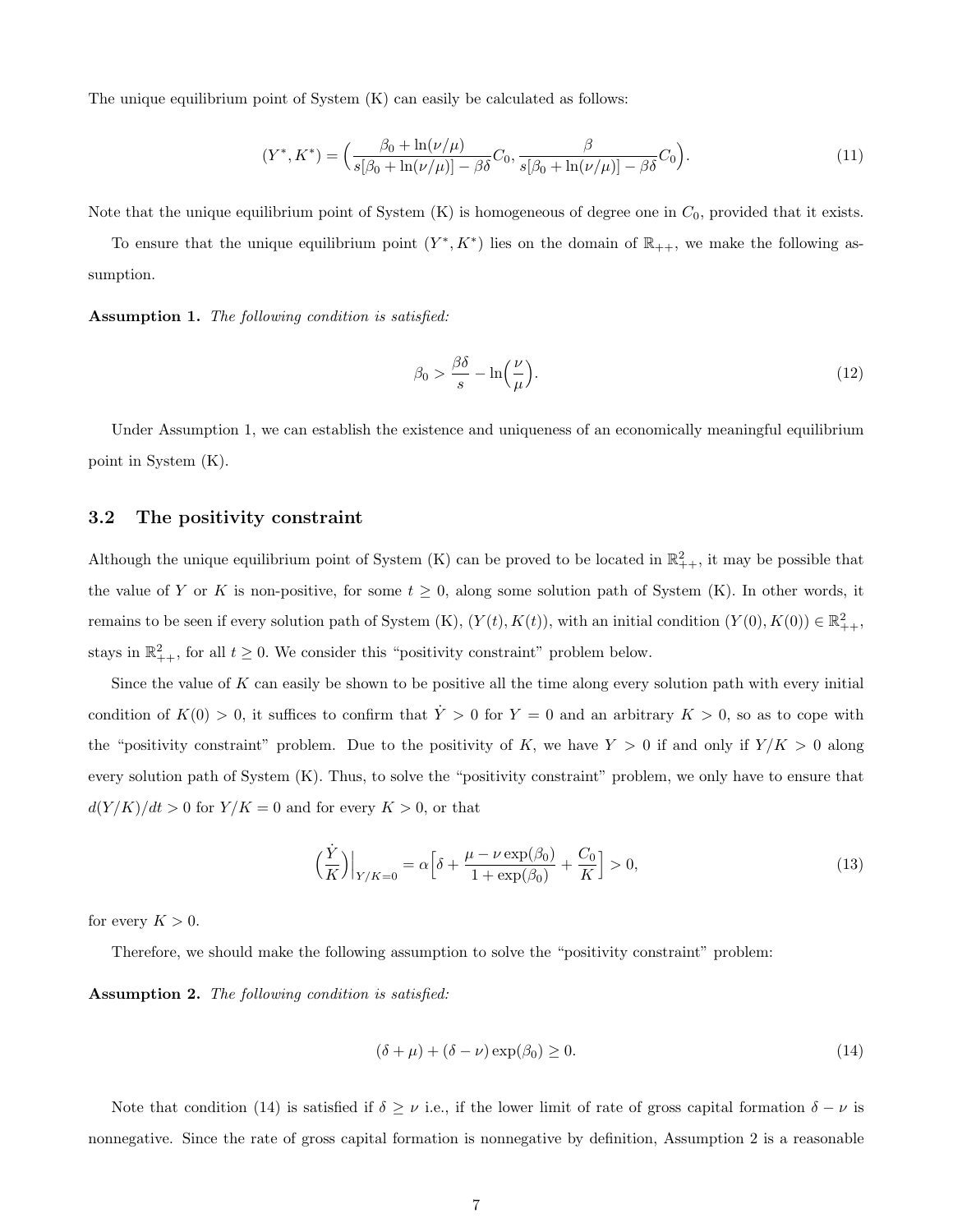one.

One can easily find that condition (13) is satisfied for all  $K > 0$  under (14). Under Assumption 2, we can assert that for every initial condition  $(Y(0), K(0)) \in \mathbb{R}_{++}$ , the solution path of System  $(K)$ ,  $(Y(t), K(t))$ , stays in  $\mathbb{R}^2_{++}$  for all  $t \geq 0.8$ 

### 3.3 System  $(K)$  as a generalized Liénard system

To examine the characteristics of System (K), we rewrite it in another form by introducing the following new variables  $x$  and  $y$  defined as follows:

$$
x = \frac{Y}{K} - \frac{Y^*}{K^*},\tag{15}
$$

$$
y = \ln K^* - \ln K,\tag{16}
$$

where  $(Y^*, K^*)$  is the unique equilibrium defined by (11).

Substituting (15) and (16) in System (K) and taking (11) into consideration, we can rewrite System (K) as follows:

$$
\dot{x} = \phi(y) - F(x),\tag{17}
$$

$$
\dot{y} = -g(x),\tag{18}
$$

where

$$
g(x) = \mu\nu \frac{\exp(\beta x) - 1}{\mu + \nu \exp(\beta x)},
$$
\n(19)

$$
F(x) = \alpha [sx - g(x)],
$$
\n(20)

$$
\phi(y) = \alpha \frac{s[\beta_0 + \ln(\nu/\mu)] - \beta \delta}{\beta} [\exp(y) - 1]. \tag{21}
$$

In what follows, the system of  $(17)$  and  $(18)$  with  $(19)-(21)$  is denoted by System  $(K^*)$ . As seen in Appendix, System  $(K^*)$  can be classified as a generalized Liénard system.<sup>9</sup> To scrutinize the characteristics of System  $(K)$ , we look into System (K<sup>\*</sup>). Note that the unique equilibrium point of System (K<sup>\*</sup>) is given by  $(x^*, y^*) = (0, 0)$ .

#### 3.4 Existence of a periodic orbit

We proceed to examine the possibility of existence of a persistent business cycle, represented by a periodic orbit, in System  $(K)$  by investigating this possibility in System  $(K^*)$ . For this purpose, we adopt the following usual method:

<sup>8</sup>The "positivity constraint" is one kind of "boundary conditions." Boundary conditions may be related to the existence of an equilibrium point in dynamical systems. For the role of boundary conditions in verifying the existence of an equilibrium point in related Keynesian models, see Murakami (2014, 2015, 2017).

 $^{9}$  For generalized Liénard systems, see, for instance, Levinson and Smith (1942), Zeng et al. (1994) or Xiao and Zhang (2003, 2008).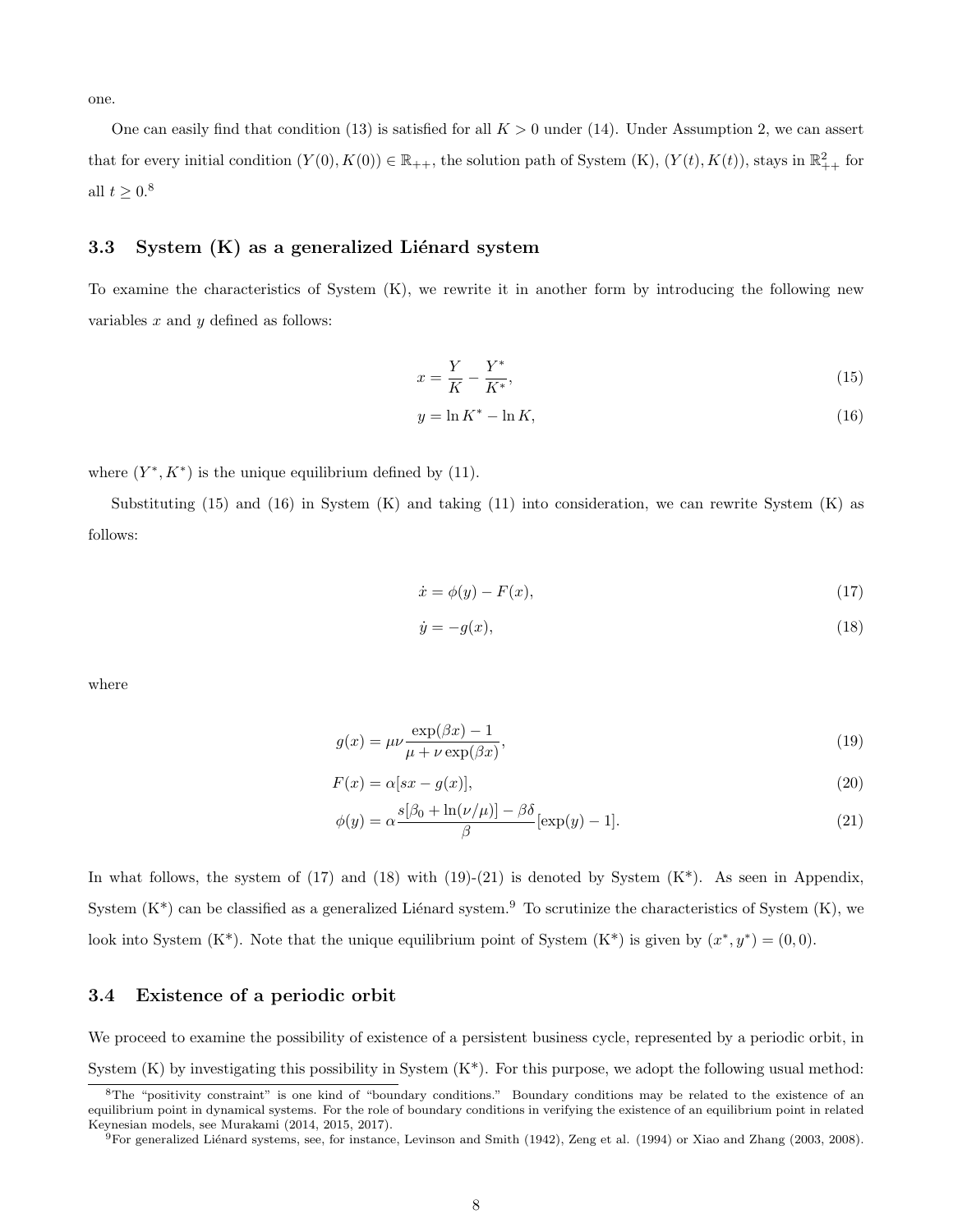to check the total (local asymptotic) instability of the unique equilibrium,<sup>10</sup> find a (nonempty) positively invariant compact subset<sup>11</sup> of  $\mathbb{R}^2$  and apply the Poincaré-Bendixson theorem to System (K<sup>\*</sup>).

To begin, we have a look at the local asymptotic stability of the unique equilibrium point of System (K\*). To do so, we calculate the Jacobian matrix of System  $(K^*)$  evaluated at the unique equilibrium  $(0,0)$ , denoted by  $J^*$ :

$$
J^* = \left( \begin{array}{cc} \alpha[\beta\mu\nu/(\mu+\nu) - s] & \alpha\{s[\beta_0 + \ln(\nu/\mu)]/\beta - \delta\} \\ -\beta\mu\nu/(\mu+\nu) & 0 \end{array} \right).
$$

The trace and determinant of  $J^*$  are given as follows:

$$
\text{tr } J^* = \alpha \left( \frac{\beta \mu \nu}{\mu + \nu} - s \right),
$$
  

$$
\text{det } J^* = \frac{\alpha \mu \nu}{\mu + \nu} \left\{ s \left[ \beta_0 + \ln \left( \frac{\nu}{\mu} \right) \right] - \beta \delta \right\} > 0,
$$

where the inequality follows from Assumption 1. Then, the unique equilibrium point is not a saddle point. We can thus find that, under the following assumption, the unique equilibrium point is locally asymptotically totally unstable.

Assumption 3. The following condition is satisfied:

$$
s < \frac{\beta \mu \nu}{\mu + \nu}.\tag{22}
$$

We explain the economic meaning of this assumption. Noting that the marginal propensity to invest evaluated at the unique equilibrium is equal to the right hand side of  $(22)$  (cf.  $(5)$ ,  $(6)$ ) and  $(11)$ ), condition  $(22)$  requires that the marginal propensity to invest be larger than that to save at the unique equilibrium, i.e., that the socalled Keynesian stability condition (cf. Marglin and Bhaduri, 1990) be violated at the unique equilibrium. As in Kaldor's (1940) Keynesian model of business cycles, the violation of the Keynesian stability condition (at the unique equilibrium) plays a vital role in our Keynesian system. Although the Keynesian stability condition has been known to ensure the stability of the Keynesian system,<sup>12</sup> it has recently been argued by some that this condition is, from an empirical viewpoint, not satisfied at least around the long-run equilibrium.<sup>13</sup> In this respect, it is not unlikely that Assumption 3 holds in reality.

<sup>10</sup>We mean by the term "total (local asymptotic) instability" that the equilibrium point under consideration is either an unstable node or an unstable focus, i.e., that the trace and determinant of the Jacobian matrix evaluated at this equilibrium point are both positive.

 $11$ A closed (usually compact) region D is said to be positively invariant with respect to the dynamical system under consideration if every positive semi-trajectory (i.e., every solution path for  $t \ge 0$ ) of this system which starts at an arbitrary point in D will remain in D for ever after (i.e., for all  $t > 0$ ).

 $12$ Samuelson (1947, pp. 276-280) was among the first economists who verified that the stability of the Keynesian system is guaranteed by the Keynesian stability condition.

 $13$  For example, Skott (2012) insisted on the violation of the Keynesian stability condition (at least around the long-run equilibrium) in practice, from an empirical viewpoint. For debates on the validity of this condition, see, for instance, Hein et al. (2011) or Franke (2017).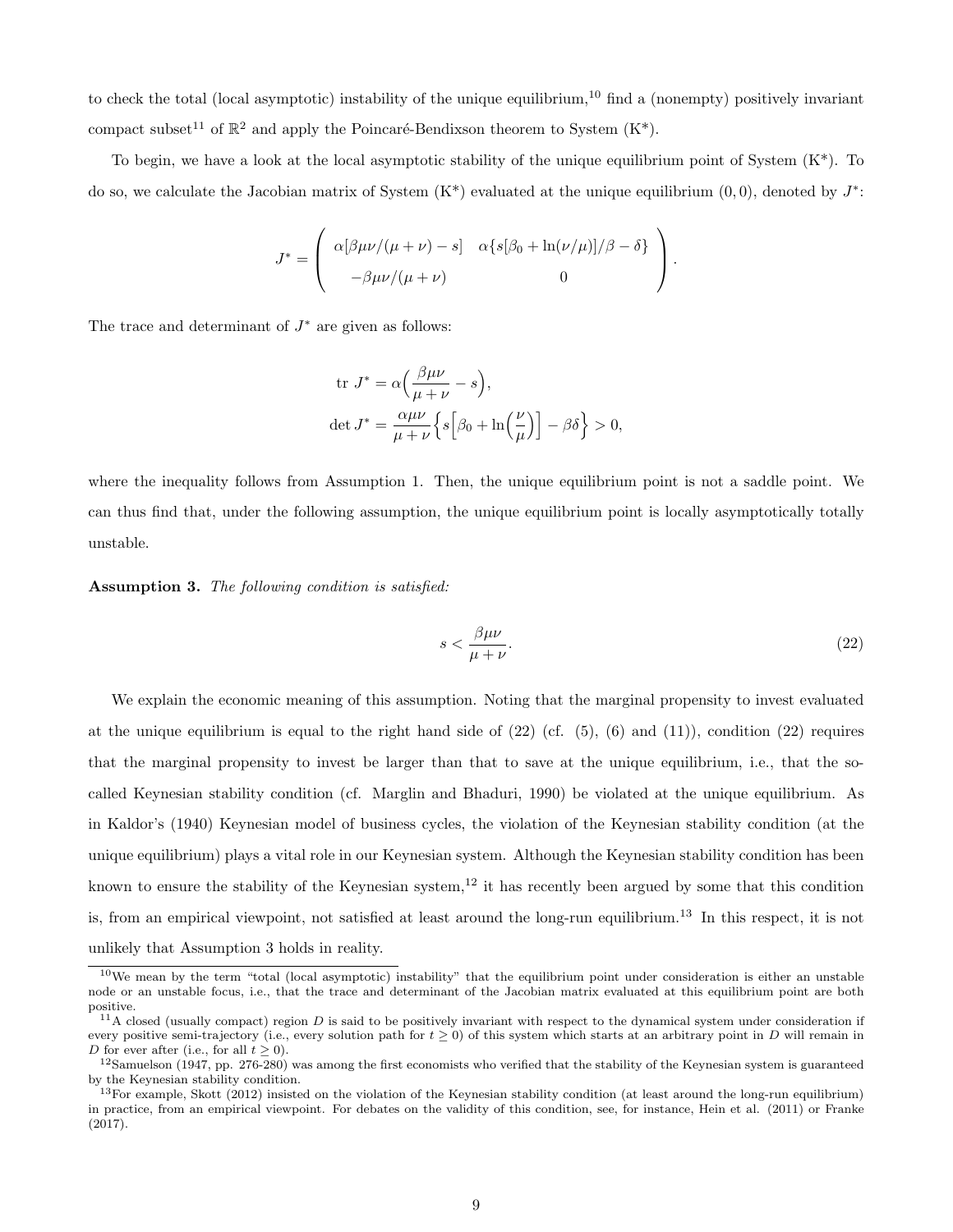Next, we check if a (nonempty) compact and positively invariant region exists in System  $(K^*)$ . To this end, we take a look at the phase diagram of System (K\*) illustrated in figure 1 and consider the solution path of System  $(K^*)$  with the initial condition  $(x(0), y(0)) = (-Y^*/K^*, 0)$ .<sup>14</sup> It can easily be found that, with the passage of time, this path travels from P  $(-Y^*/K^*,0)$  (at  $t=0$ ) to S on the y axis, via the intersection with the y axis or with the locus of  $\dot{y} = 0$ , denoted by Q, and that with the locus of  $\dot{x} = 0$ , denoted by R, as illustrated in figure 1. Also, we denote by T the intersection point of the line of  $x = -Y^*/K^*$  and that parallel with the x axis passing through S. Then, we can construct the (nonempty) compact domain enclosed by the arc PQRS and the line segments ST and TP. Denoting this domain by D, we claim that D is positively invariant with respect to System  $(K^*)$ . As we have seen in Section 3.2, every solution path of System  $(K^*)$   $(x(t), y(t))$  satisfies  $x(t) > -Y^*/K^*$ , which corresponds to  $Y(t)/K(t) > 0$  in System (K), if  $x(0) > -Y^*/K^*$ . Also, we have  $\dot{y} > 0$  for  $x < 0$ . Moreover, no solution path can cross the arc PQRS because of the uniqueness of a solution path with respect to an initial condition. Therefore, every solution path of System (L) will stay on  $D$  once it enters  $D$ , and so  $D$  is positively invariant.



Figure 1: Phase diagram of System (K\*)

We are now ready to prove the existence of a periodic orbit in System  $(K)$  by establishing that in System  $(K^*)$ . In the following proposition, we present this celebrated fact.

**Proposition 1.** Let Assumptions 1-3 hold. Then, System (K) has at least one periodic orbit on  $\mathbb{R}^2_{++}$ .<sup>15</sup>

*Proof.* Since the unique equilibrium point of System  $(K^*)$  is locally asymptotically totally unstable under Assumption 3 and the compact domain D defined above is positively invariant, we can enclose the equilibrium by a sufficiently small rectangle and construct a positively invariant, compact domain, denoted by  $D^*$ , by eliminating the interior of the small rectangle from D. It is obvious that the positively invariant set  $D^*$  contains no equilibrium

<sup>&</sup>lt;sup>14</sup>It can be proved that this solution path is unique because System  $(K^*)$  satisfies the Lipschitz condition (cf. Coddington and Levinson 1955, chap. 1) on  $\mathbb{R}^2$ .

<sup>&</sup>lt;sup>15</sup>This proposition can also be shown by a direct application of Theorem 1.1 of Xiao and Zhang (2008, p. 302).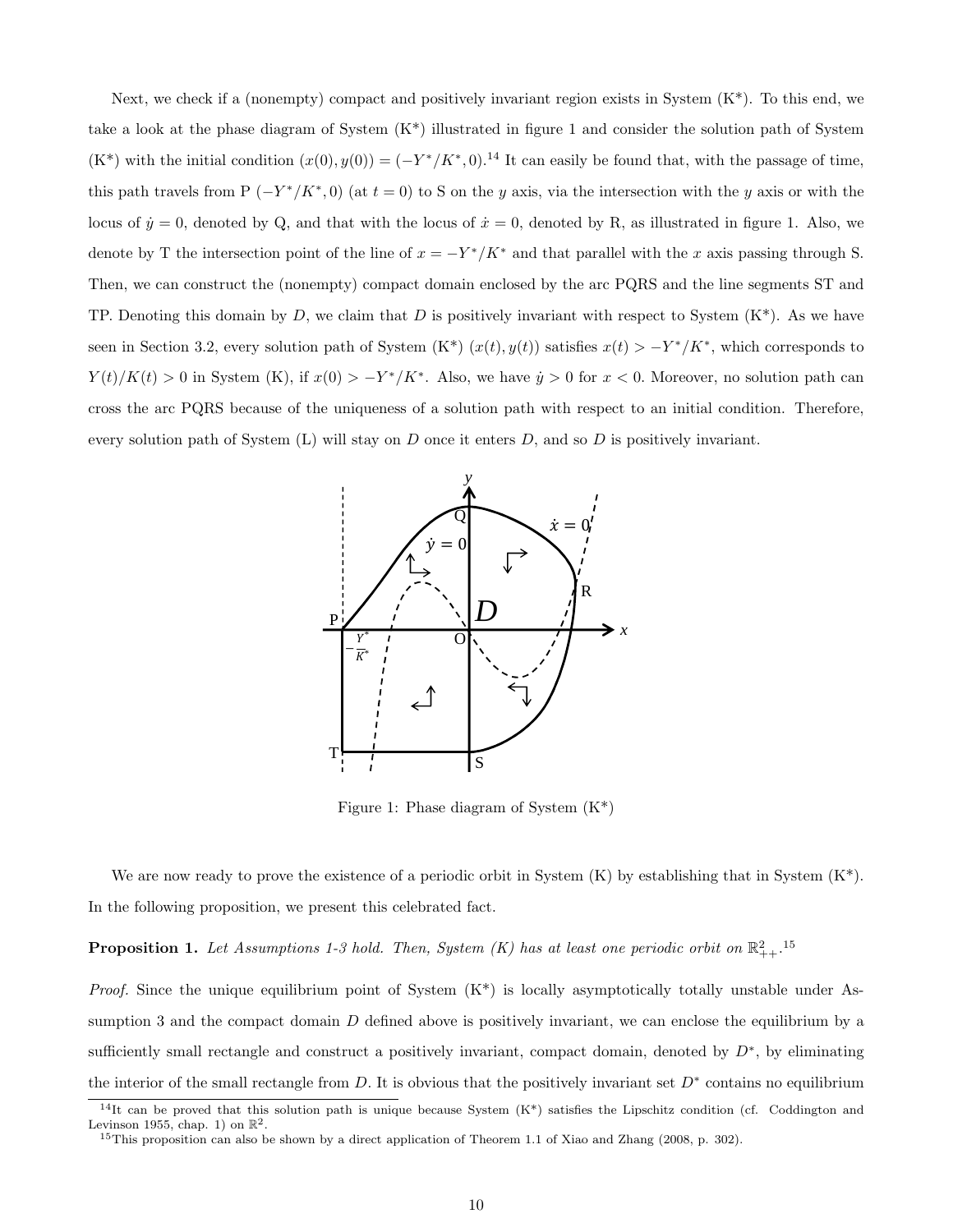point, and so we can apply the Poincaré-Bendixson theorem (cf. Coddington and Levinson 1955, chap.16) to System  $(K^*)$  on  $D^*$  to conclude that System  $(K^*)$  has at least one periodic orbit on  $D^*$ . Note that such a periodic orbit lies on the domain of  $x > -Y^*/K^*$  by Assumption 2.

Therefore, System (K) has at least one periodic orbit and such a periodic orbit lies on  $\mathbb{R}^2_{++}$ .  $\Box$ 

Proposition 1 implies the existence of a persistent business cycle, represented by a periodic orbit, in our Keynesian System (K) (under reasonable assumptions). As we have seen, the violation of the Keynesian stability condition (Assumption 3) plays an essential role in ensuring the existence of a persistent business cycle.

### 3.5 Uniqueness of a limit cycle

We go on to discuss the uniqueness of a persistent business cycle (or of a limit cycle) in System (K) by way of System  $(K^*)$ . To this end, we refer to the theorem of Xiao and Zhang (2003), which is reproduced as Theorem 1 in Appendix.

We check if System  $(K^*)$  fulfills Assumptions 4-6 (in Appendix) required in Theorem 1. To begin, we can easily find that g, F and  $\phi$  defined in (19)-(21) are all continuously differentiable on  $(-\infty, \infty)$  and that conditions (30) and (31) are satisfied for g and  $\phi$ , respectively (under Assumption 1). Hence, Assumption 4 holds in System (K<sup>\*</sup>) with  $\underline{x} = -\infty$  and  $\overline{x} = \infty$ .

Next, we see if Assumption 5 is fulfilled in System  $(K^*)$ . We can easily calculate  $F'(x)$  as follows:

$$
F'(x) = \alpha \left\{ s - \beta \mu \nu (\mu + \nu) \frac{\exp(\beta x)}{[\mu + \nu \exp(\beta x)]^2} \right\}.
$$
 (23)

Then,  $F'(x) = 0$  has exactly two roots  $\underline{x}'$  and  $\overline{x}'$  given by

$$
\underline{x}' = \frac{1}{\beta} \ln \left( \frac{\mu[\beta(\mu + \nu) - 2s - \sqrt{[\beta(\mu + \nu) - 2s]^2 - 4s^2}]}{2s\nu} \right) < 0,\tag{24}
$$

$$
\overline{x}' = \frac{1}{\beta} \ln \left( \frac{\mu[\beta(\mu + \nu) - 2s + \sqrt{[\beta(\mu + \nu) - 2s]^2 - 4s^2}]}{2s\nu} \right) > 0,
$$
\n(25)

where the inequalities follow from Assumption 3. We can see that  $F'(x) > 0$  for  $x < \underline{x}'$  or  $x > \overline{x}'$  and  $F'(x) < 0$  for  $x \in (\underline{x}', \overline{x}')$ . Hence, we have  $F(\underline{x}') > F(0) = 0 > F(\overline{x}')$ . Noting that  $F(\pm \infty) = \pm \infty$ , we can conclude that  $F(x) = 0$ has exactly two roots  $\underline{x}_0$  and  $\overline{x}_0$  besides  $x = 0$  with  $\underline{x}_0 < \underline{x}' < 0 < \overline{x}' < \overline{x}_0$ . Also, it is obvious from (23) that  $xF(x) > 0$  and  $F'(x) \ge 0$  for  $x < \underline{x}_0$  or  $x > \overline{x}_0$ . Thus, System (K<sup>\*</sup>) satisfies Assumption 5 under Assumption 3.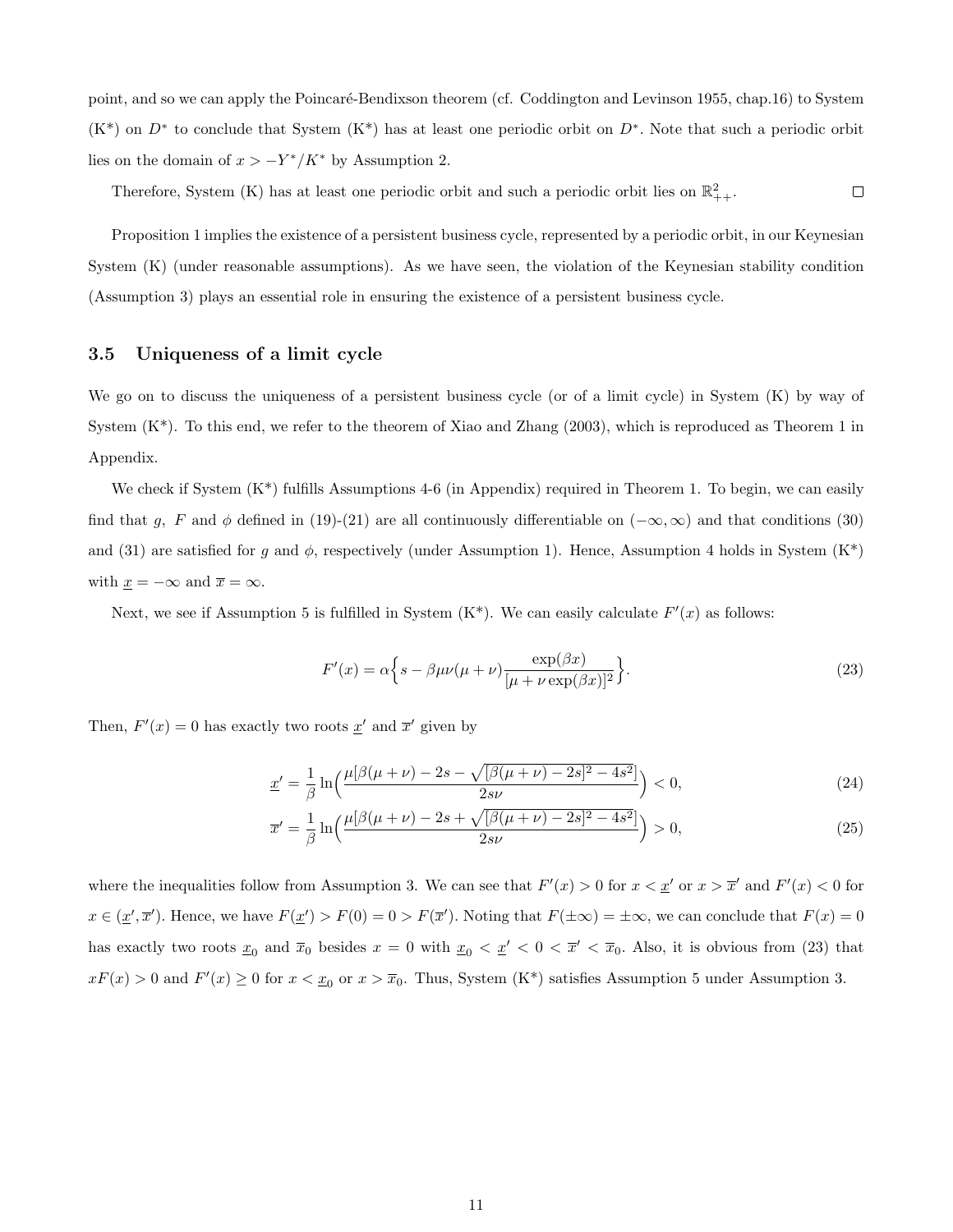

Figure 2: Graph of  $F(x)$ 

Now that Assumptions 4 and 5 are known to be fulfilled, we proceed to examine if Assumption 6 is met in System (K<sup>\*</sup>). First, we confirm that  $G(x) \leq G(-x)$  for  $x > 0$  according as  $\mu \leq \nu$ , where  $G(x) = \int_0^x g(s)ds$ . We can see that  $g(x) \leq -g(-x)$  for  $x > 0$  according as  $\mu \leq \nu$  because we have

$$
g(x) - [-g(-x)] = \mu\nu(\mu - \nu) \frac{\exp(\beta x) - 1}{[\mu + \nu \exp(\beta x)][\nu + \mu \exp(\beta x)]}.
$$

It then follows from  $g(0) = 0$  that  $G(x) \leq G(-x)$  for  $x > 0$  according as  $\mu \leq \nu$ .

Second, we claim that the two roots of  $F(x) = 0$  or  $\underline{x}_0$  and  $\overline{x}_0$  have the relationship  $\overline{x}_0 \leq -\underline{x}_0$  according as  $\mu \leq \nu$ . These roots are given by

$$
s\underline{x}_0 - g(\underline{x}_0) = s\overline{x}_0 - g(\overline{x}_0) = 0.
$$

Since  $g(x) \leq -g(-x)$  for  $x > 0$  according as  $\mu \leq \nu$ , we see that, according as  $\mu \leq \nu$ ,

$$
0 = s(-\overline{x}_0) + g(\overline{x}_0) \leq s(-\overline{x}_0) - g(-\overline{x}_0),
$$

or

$$
s(-\overline{x}_0) - g(-\overline{x}_0) \gtreqless 0.
$$

Since we know that  $F(x) = \alpha[sx - g(x)]$  satisfies  $F(x) < 0$  for  $x < x_0$  and  $F(x) > 0$  for  $x \in (x_0, 0)$ , we have the relationship  $\underline{x}_0 \geq -\overline{x}_0$  according as  $\mu \leq \nu$ .

Third, we verify that  $G(\overline{x}_0) \leq G(-\underline{x}_0)$  according as  $\mu \leq \nu$ . It follows from the above argument that  $G(\overline{x}_0) \leq$  $G(-\overline{x}_0)$ , according as  $\mu \leq \nu$ . Also, since we have  $G'(x) = g(x) \leq 0$  according as  $x \leq 0$ , we find from the above consequence that  $G(-\overline{x}_0) \leq G(\underline{x}_0)$  according as  $\mu \leq \nu$ . Hence, we can assert that  $G(\overline{x}_0) \leq G(-\underline{x}_0)$  according as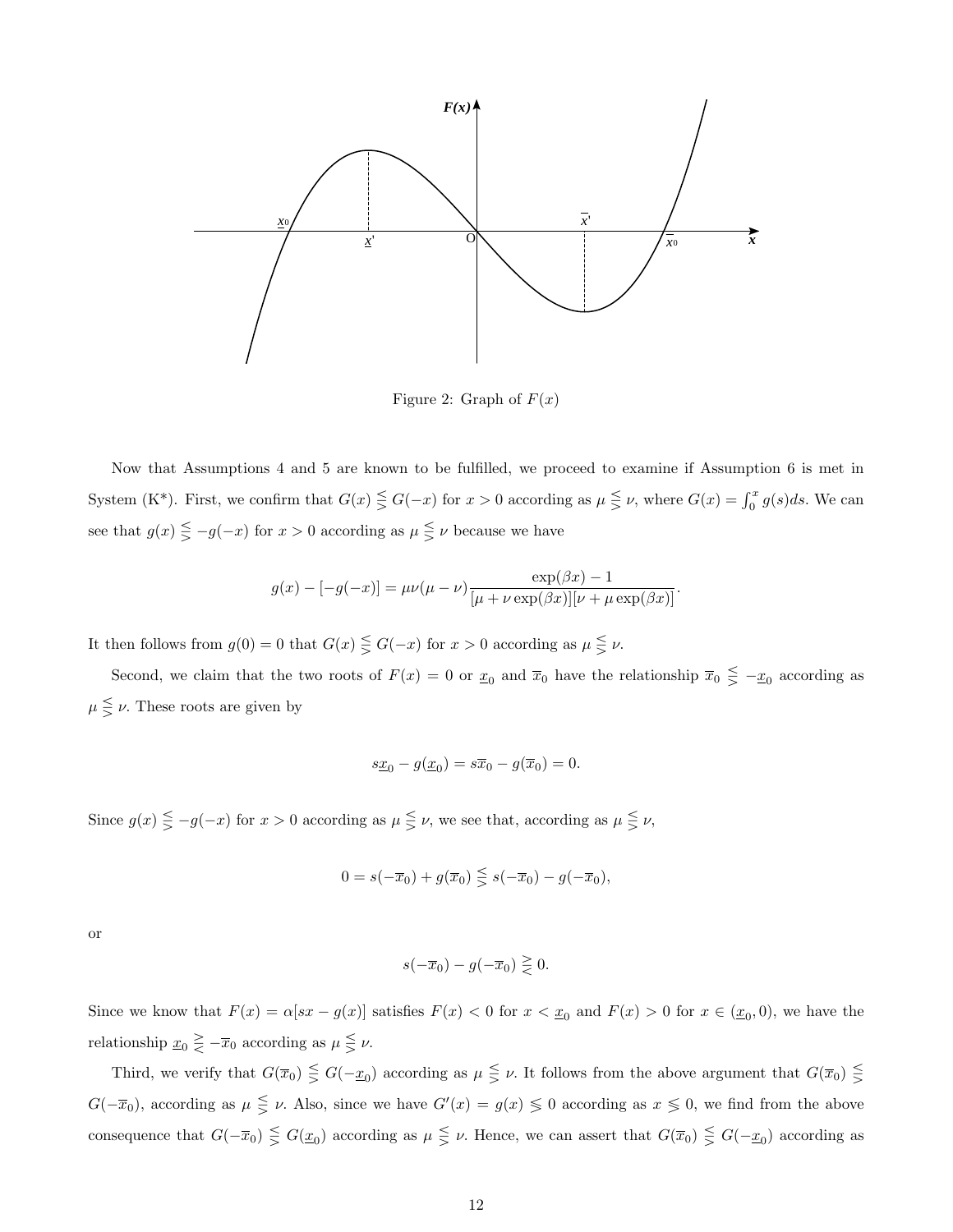$\mu \leqq \nu$ . Note, in particular, that if  $\mu = \nu$ , we have  $G(\underline{x}_0) = G(\overline{x}_0)$ .



Figure 3: Graph of  $g(x)$ 

Fourth, we check that  $\Phi(\phi^{-1}(F(x)))$  is positive and proportional to  $\alpha$  for  $x \in (\underline{x}_0, 0)$  or  $x \in (0, \overline{x}_0)$ , where  $\Phi(y) = \int_0^y \phi(s)ds$ . It follows from (21) that the inverse function of  $\phi$  is given by

$$
\phi^{-1}(y) = \ln\left(1 + \frac{\beta}{\alpha \{s[\beta_0 + \ln(\nu/\mu)] - \beta \delta\}}y\right).
$$

Also, we have

$$
\Phi(y) = \int_0^y \phi(s)ds = \alpha \frac{s[\beta_0 + \ln(\nu/\mu)] - \beta \delta}{\beta} [\exp(y) - y - 1].
$$

Hence, we obtain

$$
\Phi(\phi^{-1}(F(x))) = \alpha \left\{ [sx - g(x)] - \frac{s[\beta_0 + \ln(\nu/\mu)] - \beta \delta}{\beta} \ln\left(1 + \frac{\beta}{s[\beta_0 + \ln(\nu/\mu)] - \beta \delta} [sx - g(x)]\right) \right\}
$$
  
= 
$$
\alpha \frac{s[\beta_0 + \ln(\nu/\mu)] - \beta \delta}{\beta} [z - \ln(1+z)],
$$
\n(26)

where  $z = \beta[sx - g(x)]/\{s[\beta_0 + \ln(\nu/\mu)] - \beta\delta\}$ . Since  $F(x) = \alpha[sx - g(x)] \neq 0$  for  $x \in (\underline{x}_0, 0)$  or  $x \in (0, \overline{x}_0)$  and  $z > \ln(1 + z)$  for  $z \neq 0$ , it follows from (26) that we obtain the desirable conclusion.

Fifth, we assert that Assumption 6 is fulfilled for  $\alpha$  sufficiently large, if  $\mu \neq \nu$ . Since  $\underline{x}_0 < \underline{x}' < 0 < \overline{x}' < \overline{x}_0$ , we see that

$$
\sup_{x \in [0,\overline{x}_0]} (G(x) + \Phi(\phi^{-1}(F(x)))) \ge G(\overline{x}') + \Phi(\phi^{-1}(F(\overline{x}'))),
$$
  

$$
\sup_{x \in [\underline{x}_0,0]} (G(x) + \Phi(\phi^{-1}(F(x)))) \ge G(\underline{x}') + \Phi(\phi^{-1}(F(\underline{x}'))).
$$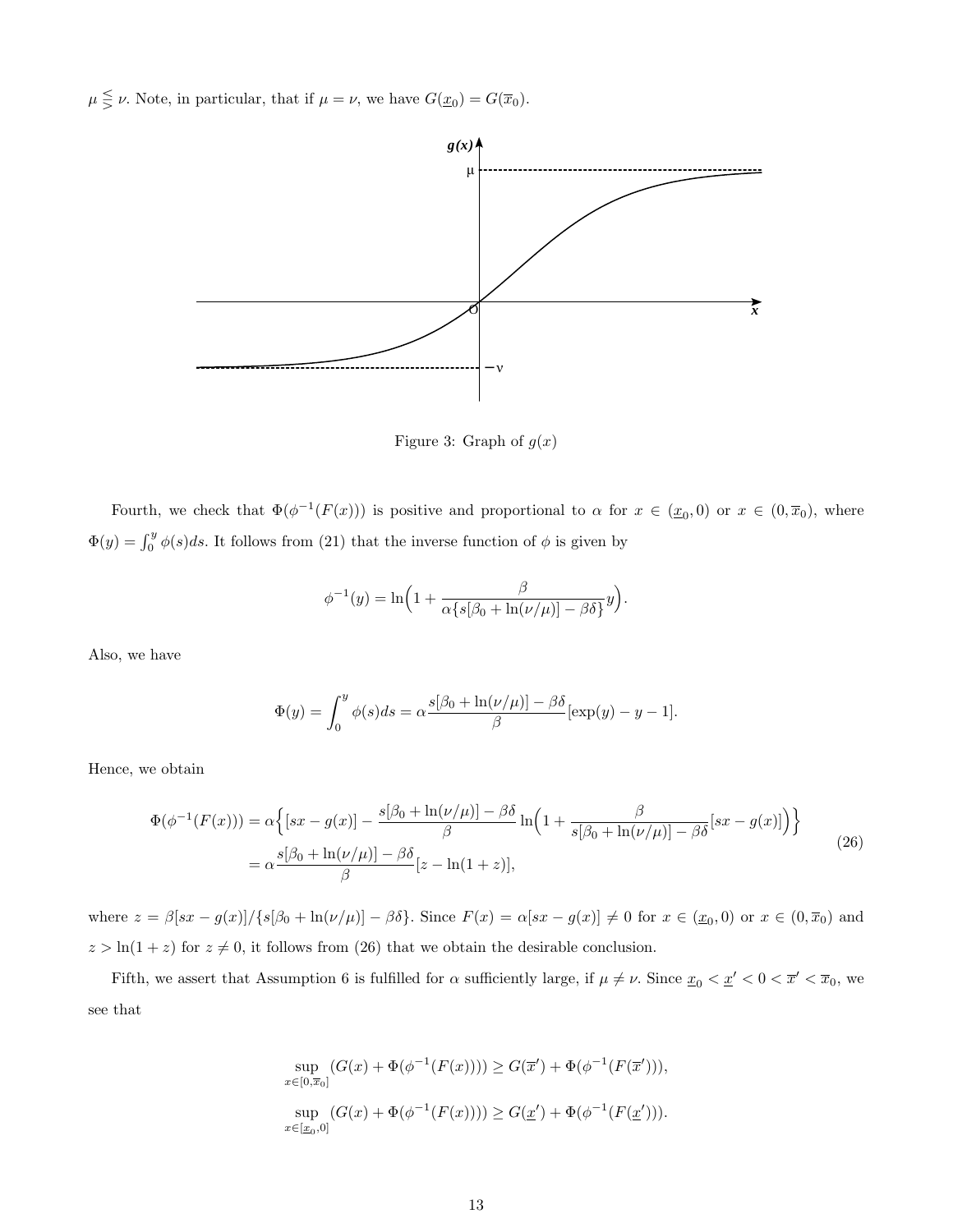Then, it suffices for our purpose to show that (noting that  $G(\overline{x}_0) \neq G(\underline{x}_0)$  if  $\mu \neq \nu$ )

$$
\begin{cases} G(\overline{x}') + \Phi(\phi^{-1}(F(\overline{x}'))) \ge G(\underline{x}_0), \text{ if } G(\underline{x}_0) > G(\overline{x}_0), \\ G(\underline{x}') + \Phi(\phi^{-1}(F(\underline{x}'))) \ge G(\underline{x}_0), \text{ if } G(\overline{x}_0) > G(\underline{x}_0), \end{cases}
$$

which can, from the above argument, be reduced to

$$
\begin{cases}\n\Phi(\phi^{-1}(F(\overline{x}'))) \ge G(\underline{x}_0) - G(\overline{x}'), \text{ if } \mu < \nu, \\
\Phi(\phi^{-1}(F(\underline{x}'))) \ge G(\overline{x}_0) - G(\underline{x}'), \text{ if } \mu > \nu,\n\end{cases} \tag{27}
$$

As we have seen,  $\underline{x}_0$  and  $\overline{x}_0$  are determined independently from  $\alpha$  because they are the roots of  $F(x) = \alpha[sx - g(x)] =$ 0 and so are  $\underline{x}'$  and  $\overline{x}'$  (cf. (24) and (25)). Then, the right hand side of (27) is independent from  $\alpha$  in either case because it is obvious from (19) that  $G(x) = \int_0^x g(s)ds$  is also independent from  $\alpha$ . On the other hand, since we know from (26) that  $\Phi(\phi^{-1}(F(\underline{x}')))$  and  $\Phi(\phi^{-1}(F(\overline{x}')))$  are both positive and proportionate to  $\alpha$ , the left hand side is positive and sufficiently large for  $\alpha$  sufficiently large in either case. Thus, we can see that condition (27) holds if  $\alpha$  is sufficiently large.

Therefore, System (K<sup>\*</sup>) fulfills Assumption 6 for  $\alpha$  sufficiently large, if  $\mu \neq \nu$ . Note that if  $\mu = \nu$ , Assumption 6 is met irrespective of the value of  $\alpha > 0$  because  $G(\overline{x}_0) = G(\underline{x}_0)$ .

Now we are ready to establish the following celebrated conclusion on the uniqueness of a limit cycle in System  $(K^*)$  or  $(K)$ .

#### Proposition 2. Let Assumptions 1-3 hold.

(i) If  $\mu = \nu$ , System (K) has a unique limit cycle on  $\mathbb{R}^2_{++}$  and it is stable (regardless of the value of  $\alpha > 0$ ).

(ii) If  $\mu \neq \nu$ , for  $\alpha$  sufficiently large, System (K) has a unique limit cycle on  $\mathbb{R}^2_{++}$  and it is stable.

Proof. Since we have verified the existence of a periodic orbit in System (K) in Proposition 1, it suffices for our proof to show the uniqueness of a limit cycle obtains in System  $(K)$  or  $(K^*)$  in cases (i) and (ii).

As we have already seen, Assumptions 4-6 are satisfied in cases (i) and (ii). It then follows from Theorem 1 that the uniqueness of a limit cycle obtains in System  $(K^*)$  in these cases.

Therefore, the proof is completed.

 $\Box$ 

Proposition 2 states the fact that there exists a "unique" business cycle in our Keynesian System (K), if the speed of quantity adjustment  $\alpha$  is sufficiently large. Since the Keynesian system is characterized by fast quantity adjustment (cf. Leijonhufvud 1968; Tobin 1993), this proposition indicates the fact that there is universally a unique business cycle in the Keynesian system. Also, since the uniqueness of a business cycle has seldom been explored, it may be said that our conclusion is itself "unique."

It may be better to make some remarks on our conclusion in terms of the mathematical concept of "structural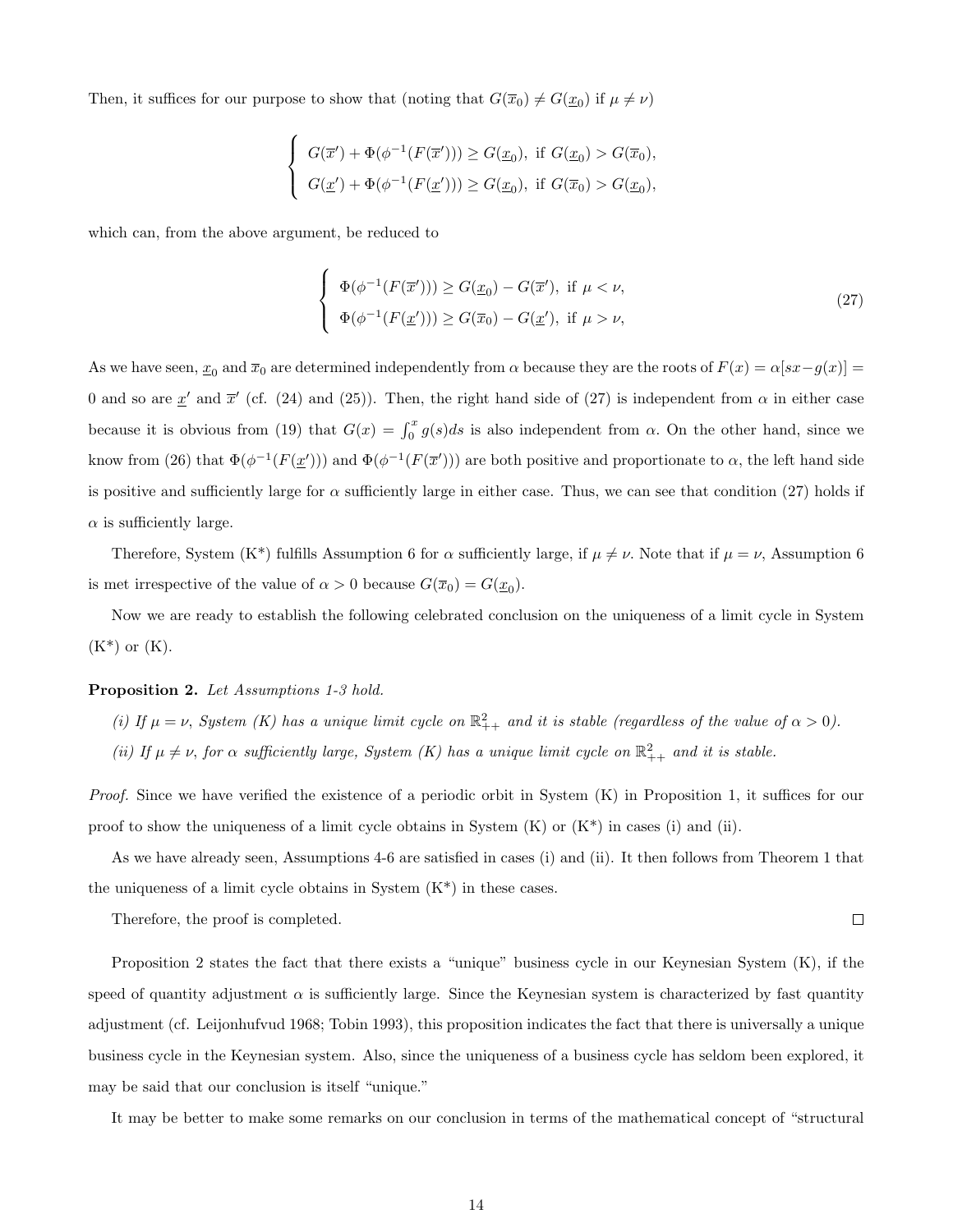stability."<sup>16</sup> Although we have required in Proposition 2 that  $\alpha$  be large enough (for (27) to hold) for the case of  $\mu \neq \nu$ , this requirement is not necessary if  $\mu$  and  $\nu$  are sufficiently close to each other. Since it is not difficult to prove that System (K\*) possesses structural stability if  $\mu = \nu$ , because of the uniqueness and (local asymptotic) total instability of an equilibrium point and the uniqueness and stability of a limit cycle (cf. Peixoto 1962, p. 104, Theorem 1.1), we can argue that the uniqueness of a limit cycle is also retained when  $\mu$  and  $\nu$  are sufficiently close to each other. In this respect, we may state that for our Keynesian System (K) to have a unique business cycle, the speed of quantity adjustment  $\alpha$  needs to be larger as  $\mu$  and  $\nu$  get farther from each other. Note that it is difficult (or practically impossible) to calculate the threshold value of  $\alpha$  analytically (because of the difficulty in deriving the values of  $\underline{x}_0$  and of  $\overline{x}_0$ ) but possible to do numerically.

### 4 Conclusion

We are in a position to summarize our analysis.

In this paper, we have examined whether a unique limit cycle exists in a Keynesian model of business cycles. With the simplest linear consumption and logistic investment functions, we have clarified that a unique limit cycle does exist if the speed of quantity adjustment is fast enough. Moreover, by introducing these functional forms, we believe, we have been able to remove the ad hoc assumptions in the related preceding works.

Although our analysis has presented an affirmative answer for the question as to the uniqueness of a business cycle, we have to note that this conclusion is confined to a two-dimensional Keynesian system in which the state variables are aggregate income and capital stock. If our Keynesian system can be extended to one with more dimensionality by, for instance, incorporating the Phillips curve,<sup>17</sup> the uniqueness of a limit cycle is much harder to obtain because of the possibility of chaotic motions (especially due to the impossibility of applications of the Poincaré-Bendixson theorem). In this respect, it remains an open question under what conditions the (existence and) uniqueness of a limit cycle can be gained in more general Keynesian systems.

## Acknowledgment

This work was supported by Chuo University Personal Research Grant.

<sup>&</sup>lt;sup>16</sup>For details on the mathematical concept of structural stability, see, for instance, DeBaggis (1952) or Peixoto (1962). This concept was discussed in several preceding works on economic dynamics (cf. Ichimura 1955; Rose 1967; Chang and Smyth 1971; Velupillai 1979; Flaschel 1984; Lorenz 1993; Sasakura 1994, 1996; Murakami 2014, 2015). It is generally thought among economists that structural stability is a desirable characteristic which economic models should possess, but as is known, Goodwin's (1967) model of growth cycles, which can be reduced to a Lotka-Volterra system, is not structurally stable (cf. Velupillai 1979; Flaschel 1984).

<sup>&</sup>lt;sup>17</sup>For Keynesian systems with price flexibility or inflation-deflation expectations, see, for instance, Chiarella and Flachel (2000), Asada et al. (2006), Chiarella et al. (2013), Murakami (2014) or Murakami and Asada (2018). In them, the uniqueness of a limit cycle was unexplored.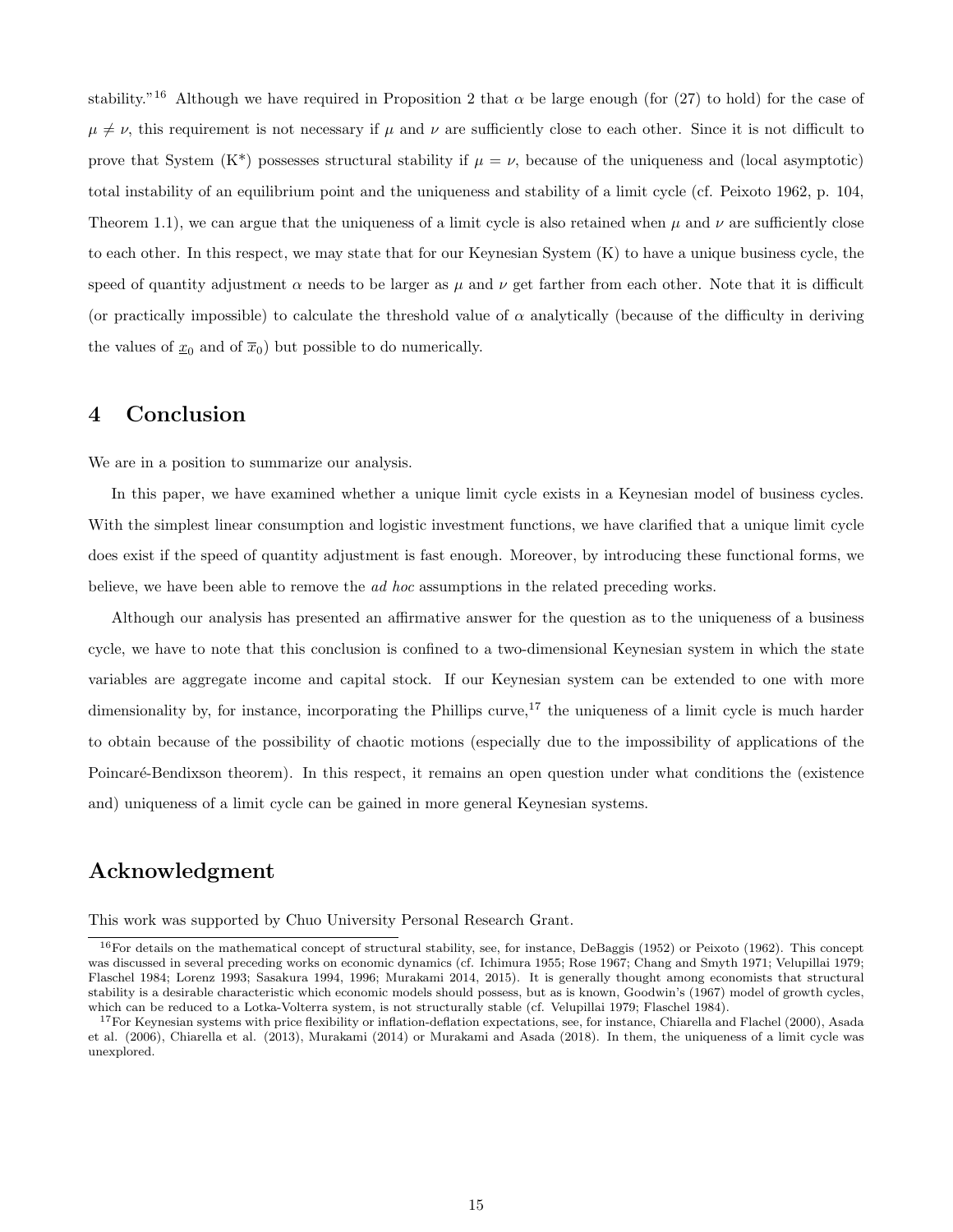## Appendix: Generalized Liénard systems

We introduce the theorems by Xiao and Zhang (2003) on the existence and uniqueness of a (stable) limit cycle in generalized Liénard systems.

We consider the following generalized Liénard system:

$$
\dot{x} = \phi(y) - F(x),\tag{28}
$$

$$
\dot{y} = -g(x). \tag{29}
$$

In what follows, the system of equations (28) and (29) is denoted by System (L).

Following Xiao and Zhang (2003), we make the following assumptions concerning System (L).

**Assumption 4.** The real valued functions  $g(x)$  and  $F(x)$  are, respectively, continuous and continuously differentiable on  $(\underline{x}, \overline{x})$ , and the real valued function  $\phi(y)$  is continuously differentiable on  $(\underline{y}, \overline{y})$  with  $-\infty \leq \underline{x} < 0 < \overline{x} \leq \infty$ and  $-\infty \le y < 0 < \overline{y} \le \infty$ . Moreover, the following conditions are satisfied:

$$
xg(x) > 0 \text{ for } x \neq 0,
$$
\n
$$
(30)
$$

$$
\phi(0) = 0, \ \phi'(y) > 0 \text{ for } y \in (y, \overline{y}). \tag{31}
$$

**Assumption 5.** There exist  $\underline{x}_0$  and  $\overline{x}_0$  with  $\underline{x} < \underline{x}_0 < \overline{x}$  and that the following conditions are satisfied:

$$
F(\underline{x}_0) = F(0) = F(\overline{x}_0) = 0,\t\t(32)
$$

$$
\begin{cases}\nxF(x) \le 0 \text{ for } x \in (\underline{x}_0, \overline{x}_0), \\
xF(x) > 0, \ F'(x) \ge 0 \text{ for } x \in (\underline{x}, \underline{x}_0) \text{ or } x \in (\overline{x}_0, \overline{x}).\n\end{cases}
$$
\n(33)

Moreover,  $F(x)$  is not identically equal to 0 for x sufficiently close to 0.

**Assumption 6.** The curve of  $\phi(y) = F(x)$  is well defined for  $x \in [\underline{x}_0, \overline{x}_0]$ .<sup>18</sup> Moreover, the following condition is satisfied:

$$
\begin{cases} \sup_{x \in [0,\overline{x}_0]} (G(x) + \Phi(\phi^{-1}(F(x)))) \ge G(\underline{x}_0), \text{ if } G(\underline{x}_0) \ge G(\overline{x}_0), \\ \sup_{x \in [\underline{x}_0,0]} (G(x) + \Phi(\phi^{-1}(F(x)))) \ge G(\overline{x}_0), \text{ if } G(\overline{x}_0) > G(\underline{x}_0), \end{cases}
$$
(34)

where  $G(x) = \int_0^x g(s)ds$  and  $\Phi(x) = \int_0^x \phi(s)ds$ .

Assumption 4 is a typical one in the theory of generalized Liénard systems, while Assumptions 5 and 6 concern the shape of  $F(x)$  and those of  $g(x)$  and  $\phi(x)$ , respectively.

<sup>&</sup>lt;sup>18</sup>Xiao and Zhang (2003) assumed that the curve of  $\phi(y) = F(x)$  is well defined for  $x \in (\underline{x}, \overline{x})$ , but our assumption suffices for the proof of their theorem (cf. Xiao and Zhang 2003, pp. 1187-1190).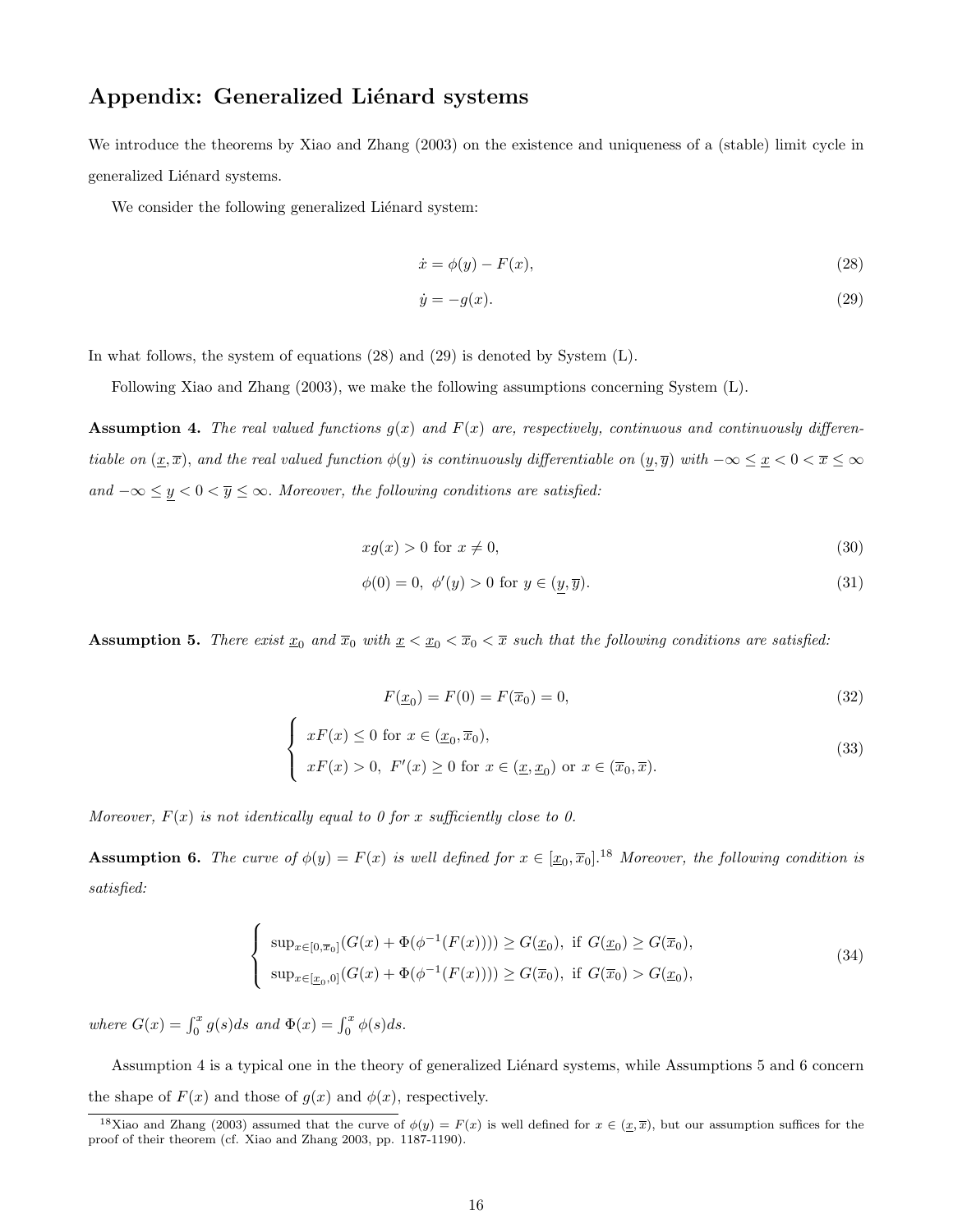Concerning the uniqueness of a periodic orbit or of a limit cycle in System (L), the following theorem was established by Xiao and Zhang (2003).

**Theorem 1.** Let Assumptions 4-6 hold. Then, System  $(L)$  has at most one limit cycle, and it is stable if it exists. Proof. See Xiao and Zhang (2003, p. 1187, Theorem 2.2).  $\Box$ 

# References

Aoki, M., Yoshikawa, H., 2007. Reconstructing Macroeconomics: A Perspective from Statistical Physics and Combinatorial Stochastic Processes. Cambridge University Press, Cambridge.

Asada, T., Chen, P., Chiarella, C., Flaschel, P. 2006. Keynesian dynamics and the wageprice spiral: A baseline disequilibrium model. Journal of Macroeconomics 28, 90-130.

Asada, T., 2014. Japanese contributions to dynamic economic theories from the 1940s to the 1970s: A historical survey. Asada, T. (Ed.), The Development of Economics in Japan: From the Inter-war Period to the 2000s. Routledge, London, pp. 61-89.

Chang, W. W., Smyth, D. J., 1971. The existence and persistence of cycles in a non-linear model: Kaldor's 1940 model re-examined. Review of Economic Studies 38 (1), 37-44.

Chiarella, C., Flaschel, P., 2000. The Dynamics of Keynesian Monetary Growth: Macro Foundations. Cambridge University Press, Cambridge.

Chiarella, C., Flaschel, P., Semmler, W., 2013. Reconstructing Keynesian Macroeconomics, Vol. 2. Routledge, New York.

Coddington, E. A., Levinson, N., 1955. Theory of Ordinary Differential Equations. McGraw Hill, New York.

DeBaggis, H. F., 1952. Dynamical system with stable structures. In: Lefschetz, S. (Ed.), Contribution to the Theory of Nonlinear Oscillations, vol. 2. Princeton University Press, Princeton, pp. 37-59.

Dohtani, A., 2010. A growth-cycle model of Solow-Swan type, I. Journal of Economic Behavior and Organization 76, 428-444.

Flaschel, P., 1984. Some stability properties of Goodwin's growth cycle a critical elaboration. Journal of Economics 44 (1), 63-69.

Franke, R., 2012. Microfounded animal spirits in the new macroeconomic consensus. Studies in Nonlinear Dynamics and Econometrics 6 (4), Article 4.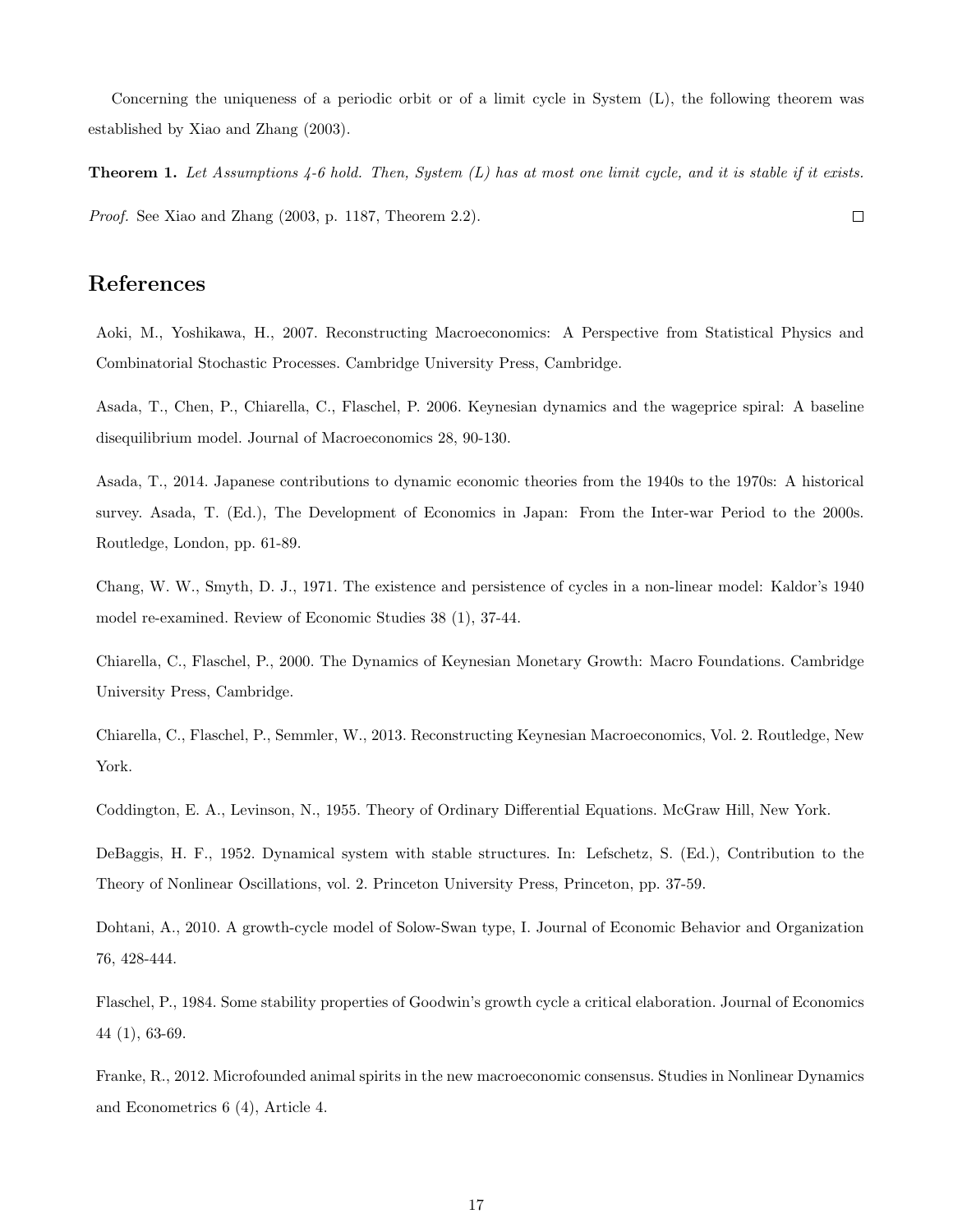Franke, R., 2014. Aggregate sentiment dynamics: A canonical modelling approach and its pleasant nonlinearities. Structural Change and Economic Dynamics 31, 64-72.

Franke, R., Westerhoff, F., 2017. Taking stock: A rigorous modelling of animal spirits in macroeconomics. Journal of Economic Surveys, 31 (5), 1152-1182.

Galeotti, M., Gori, F., 1989. Uniqueness of periodic orbits in Liénard-type business cycle models. Metroeconomica 40 (2), 135-146.

Goodwin, R. M., 1951. The non-linear accelerator and the persistence of business cycles. Econometrica 19 (1), 1-17.

Goodwin, R. M., 1967. A growth cycle. In: Feinstein C. H. (ed.), Socialism, Capitalism and Economic Growth. Cambridge University Press, Cambridge, pp. 54-58.

Harrod, R. F., 1936. The Trade Cycle: An Essay. Clarendon Press, Oxford.

Hicks, J. R., 1950. A Contribution to the Theory of the Trade Cycle. Clarendon Press, Oxford.

Ichimura, S., 1955. Toward a general nonlinear macrodynamic theory of economic fluctuations. In: K. K. Kurihara (Ed.), Post Keynesian Economics. New York, Wolff Book Manufacturing, pp. 192-226.

Kaldor, N., 1940. A model of the trade cycle. Economic Journal 50 (192), 78-92.

Kaldor, N., 1951. Mr. Hicks on the trade cycle. Economic Journal 61 (244), 833-847.

Kalecki, M., 1933. Outline of a theory of the business cycle. In: Kalecki, M., Selected Essays on the Dynamics of the Capitalist Economy 1933-1970. Cambridge University Press, Cambridge, 1971, pp. 1-14.

Kalecki, M., 1935. A macrodynamic theory of business cycles. Econometrica 3 (3), 327-344.

Kalecki, M., 1939. Essays in the theory of economic fluctuations. George and Unwin, London.

Kalecki, M., 1971. Selected Essays on the Dynamics of the Capitalist Economy 1933-1970. Cambridge University Press, Cambridge.

Keynes, J. M., 1936. The General Theory of Employment, Interest and Money. Macmillan, London.

Leijonhufvud, A., 1968. On Keynesian Economics and the Economics of Keynes: A Study in Monetary Theory. Oxford University Press, Oxford.

Lorenz, H. W., 1986. On the uniqueness of limit cycles in business cycle theory. Metroeconomica 38 (3), 281-293.

Lorenz, H. W., 1993. Nonlinear Dynamical Economics and Chaotic Motion, 2nd ed. Springer-Verlag, Berlin Heidelberg.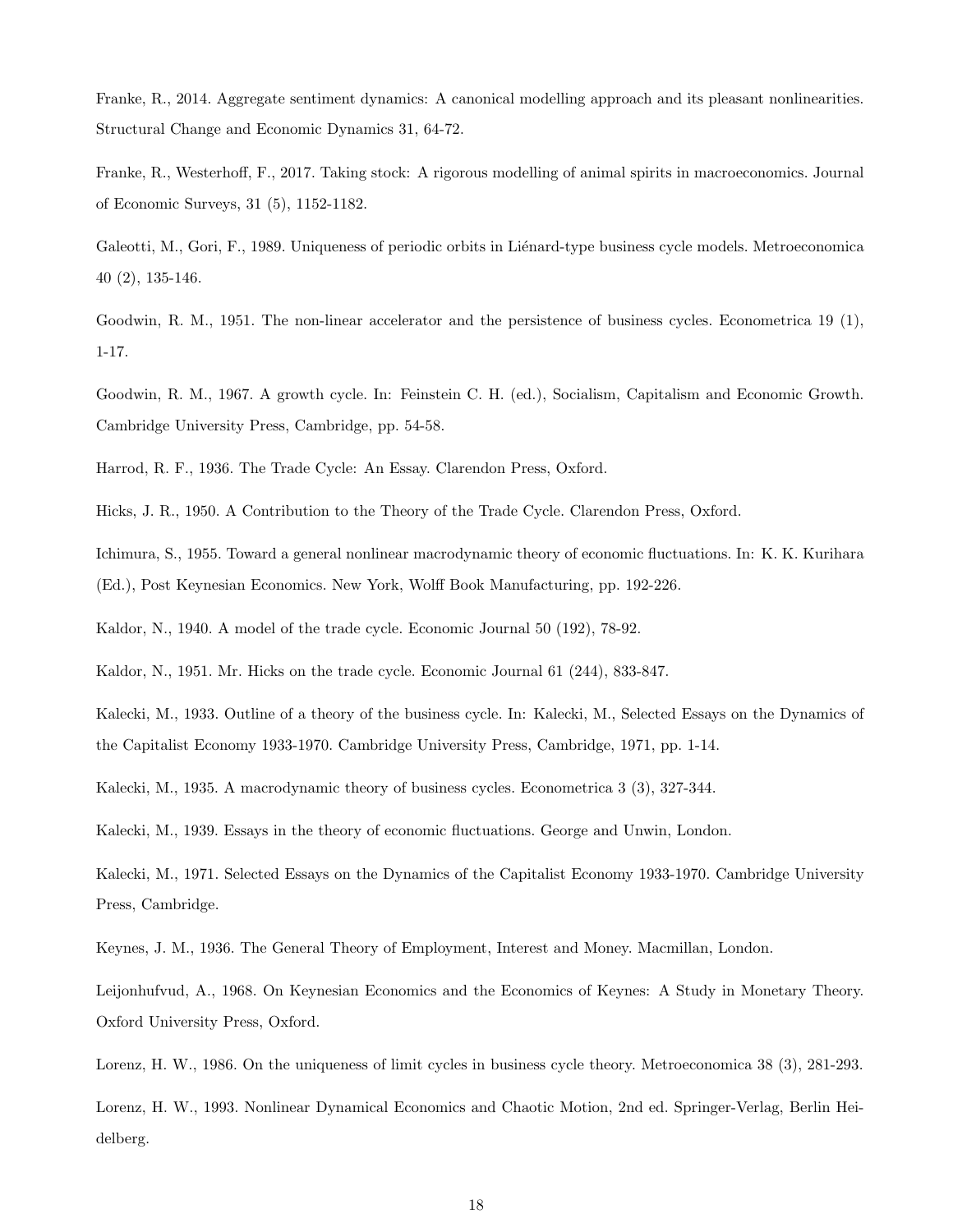Lux, T., 1995. Herd behaviour, bubbles and crashes. Economic Journal 105, 881-889.

Marglin, S. A., Bhaduri, A., 1990. Profit squeeze and Keynesian theory. In: Marglin, A., Schor, J. B. (Eds.), The Golden Age of Capitalism: Reinterpreting the Postwar Experience. Clarendon Press, Oxford, pp. 153- 186.

Matsumoto, A., 2009. Note on Goodwin's 1951 nonlinear accelerator model with an investment delay. Journal of Economic Dynamics and Control 33, 832-842.

Metzler, L. A., 1941. The nature and stability of inventory cycles. Review of Economics and Statistics 23 (3), 113-129.

Murakami, H., 2014. Keynesian systems with rigidity and flexibility of prices and inflation-deflation expectations. Structural Change and Economic Dynamics 30, 68-85.

Murakami, H., 2015. Wage flexibility and economic stability in a non-Walrasian model of economic growth. Structural Change and Economic Dynamics 32, 25-41.

Murakami, H., 2016. A non-Walrasian microeconomic foundation of the "profit principle" of investment. In: Matsumoto A., Szidarovszky, F., Asada, T. (Eds.), Essays in Economic Dynamics: Theory, Simulation Analysis, and Methodological Study. Springer, Singapore, pp. 123-141.

Murakami, H., 2017. Time elements and oscillatory fluctuations in the Keynesian macroeconomic system. Studies in Nonlinear Dynamics and Econometrics 21 (2).

Murakami, H., 2018. A two-sector Keynesian model of business cycles. Metroeconomica, forthcoming.

Murakami, H., Asada, T., 2018. Inflation-deflation expectations and economic stability in a Kaleckian system. Journal of Economic Dynamics and Control, forthcoming.

Morishima, M., 1959. A contribution to the nonlinear theory of the trade cycle. Journal of Economics 18 (4), 165-173.

Peixoto, M. M., 1962. Structural stability on two-dimensional manifolds. Topology 1 (2), 101-120.

Phillips, A. W., 1954. Stabilisation policies in a closed economy. Economic Journal 64 (254), 290-323.

Puu, T., 1986. Multiplier-accelerator models revisited. Regional Science and Urban Economics 16, 81-95.

Rose, H., 1967. On the non-linear theory of the employment cycle. Review of Economic Studies 34 (2), 153-173.

Rowthorn, R. E., 1981. Demand, real wages and economic growth. Thames Papers in Political Economy 22, 1-39.

Samuelson, P. A., 1939. Interactions between the multiplier analysis and the principle of acceleration. Review of Economics and Statistics 21 (2), 75-78.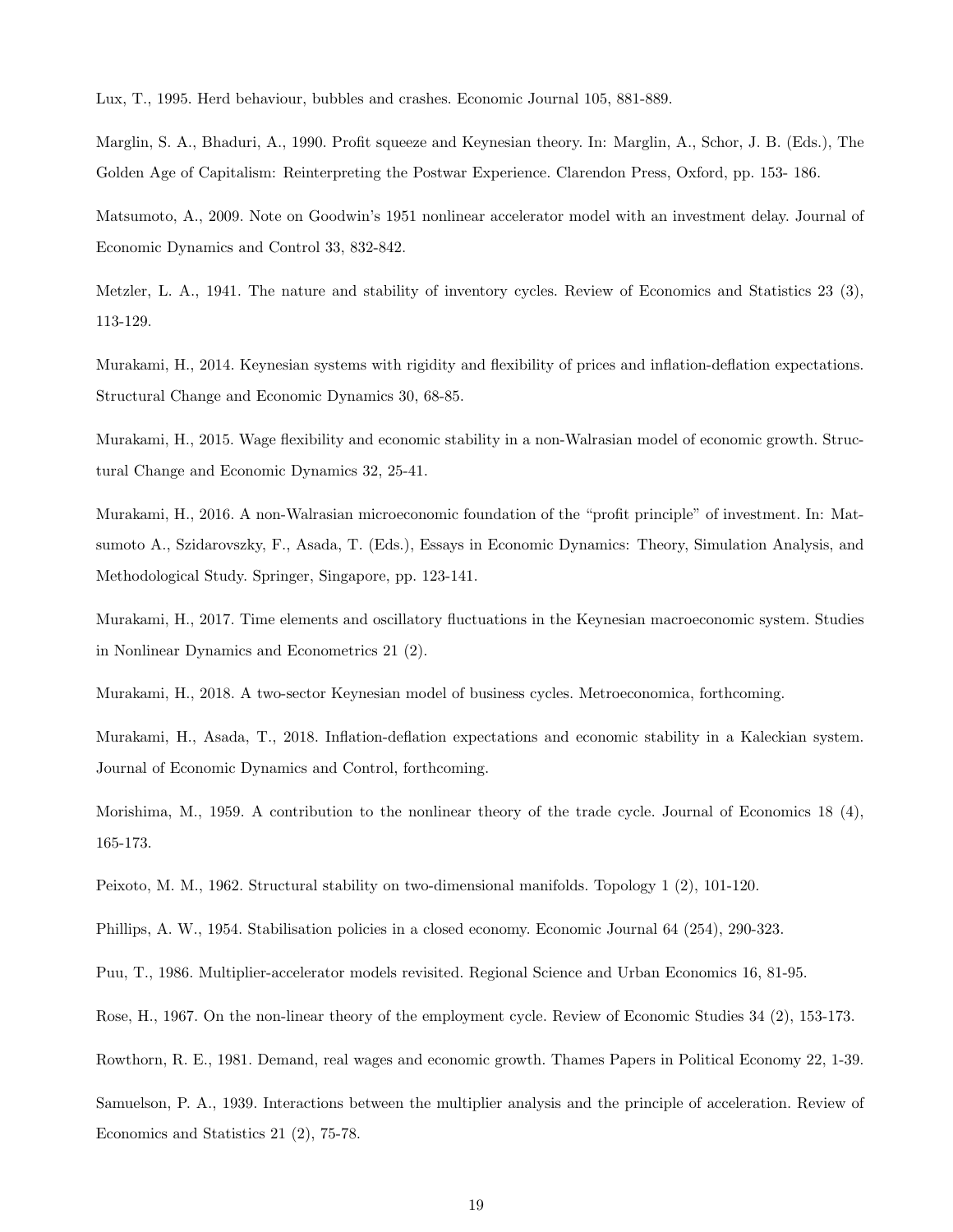Samuelson, P. A., 1947. Foundations of Economic Analysis. Harvard University Press, Cambridge MA.

Sasaki, H., 2014. Growth, Cycles, and Distribution: A Kaleckian Approach. Kyoto University Press, Kyoto.

Sasakura, K., 1994. On the dynamic behavior of Schinasi's business cycle model. Journal of Macroeconomics 16 (3), 423-444.

Sasakura, K., 1996. The business cycle model with a unique stable limit cycle. Journal of Economic Dynamics and Control 20, 1763-1773.

Skott, P., 2012. Theoretical and empirical shortcomings of the Kaleckian investment function. Metroeconomica 63 (1), 109-138.

Steindl, J., 1952. Maturity and Stagnation in American Capitalism. Basil Blackwell, Oxford.

Steindl, J., 1979. Stagnation theory and stagnation policy. Cambridge Journal of Economics 3 (1), pp. 1-14.

Tobin, J., 1993. Price flexibility and output stability: an old Keynesian view. Journal of Economic Perspectives 7  $(1), 45-65.$ 

Torre, V., 1977. Existence of limit cycles and control in complete Keynesian system by theory of bifurcations. Econometrica 45 (6), 1457-1466.

Varian, H. R., 1979. Catastrophe theory and the business cycle. Economic Inquiry 17 (1), 14-28.

Velupillai, K. V., 1979. Some stability properties of Goodwin's growth cycle. Journal of Economics 39 (3-4), 245-257.

Velupillai, K. V., 2008. Japanese contributions to nonlinear cycle theory in the 1950s. Japanese Economic Review 59 (1), 54-74.

Xiao, D., Zhang, Z., 2003. On the uniqueness and nonexistence of limit cycles for predator-prey systems. Nonlinearity 16 (3), 1185-1201.

Xiao, D., Zhang, Z., 2008. On the existence and uniqueness of limit cycles for generalized Liénard systems. Journal of Mathematical Analysis and Applications 343, 299-309.

Yasui, T., 1953. Nonlinear self-excited oscillations and business cycles. Cowels Commission Discussion Papers: Economics 2065.

Ye, Y., 1986. Theory of Limit Cycles. Translation of Mathematical Monograph 66. American Mathematical Society, Providence.